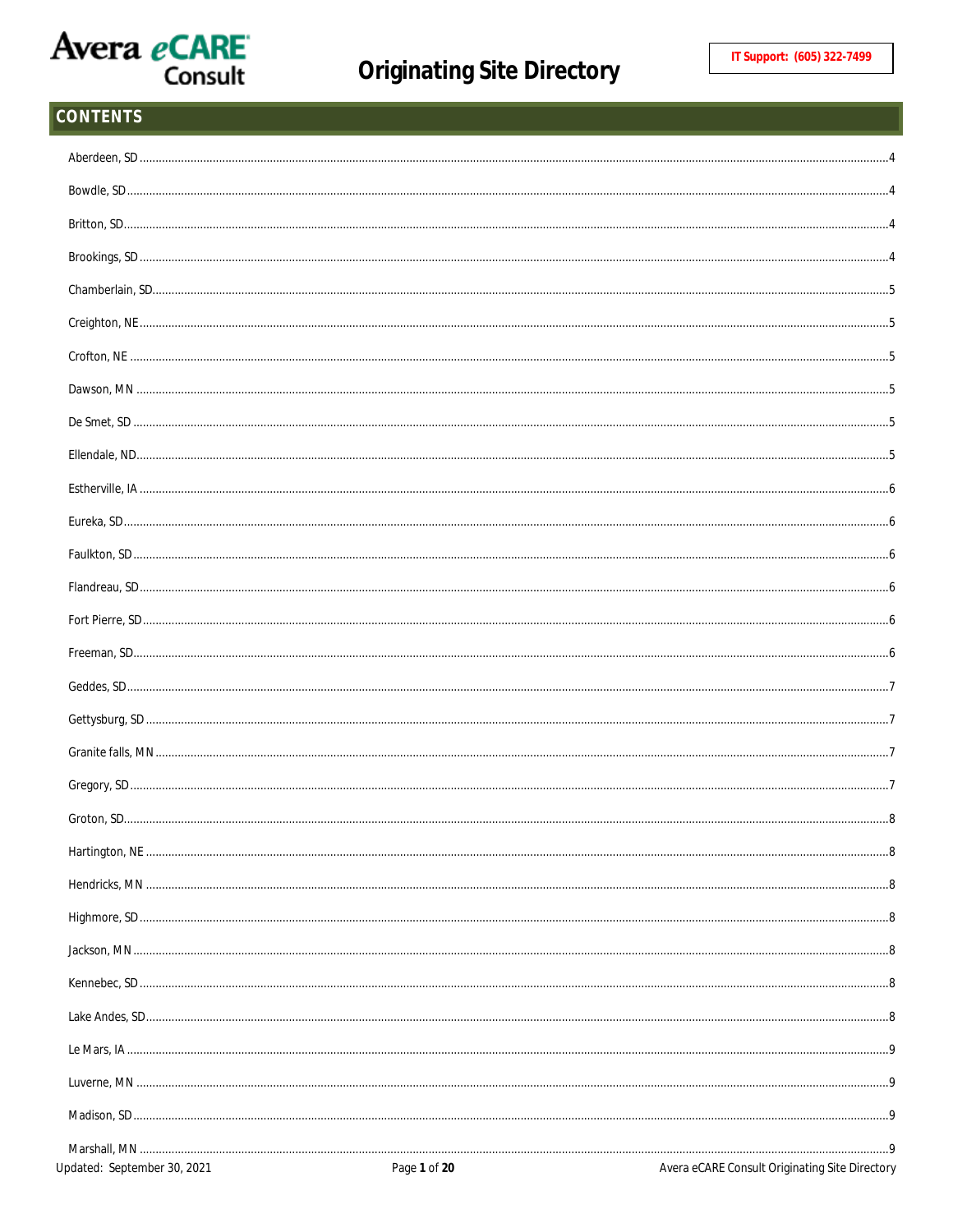# Avera eCARE

Milbank, SD.............

 $.9$ 

| Updated: September 30, 2021 | Page 2 of 20 | Avera eCARE Consult Originating Site Directory |
|-----------------------------|--------------|------------------------------------------------|
|                             |              |                                                |
|                             |              |                                                |
|                             |              |                                                |
|                             |              |                                                |
|                             |              |                                                |
|                             |              |                                                |
|                             |              |                                                |
|                             |              |                                                |
|                             |              |                                                |
|                             |              |                                                |
|                             |              |                                                |
|                             |              |                                                |
|                             |              |                                                |
|                             |              |                                                |
|                             |              |                                                |
|                             |              |                                                |
|                             |              |                                                |
|                             |              |                                                |
|                             |              |                                                |
|                             |              |                                                |
|                             |              |                                                |
|                             |              |                                                |
|                             |              |                                                |
|                             |              |                                                |
|                             |              |                                                |
|                             |              |                                                |
|                             |              |                                                |
|                             |              |                                                |
|                             |              |                                                |
|                             |              |                                                |
|                             |              |                                                |
|                             |              |                                                |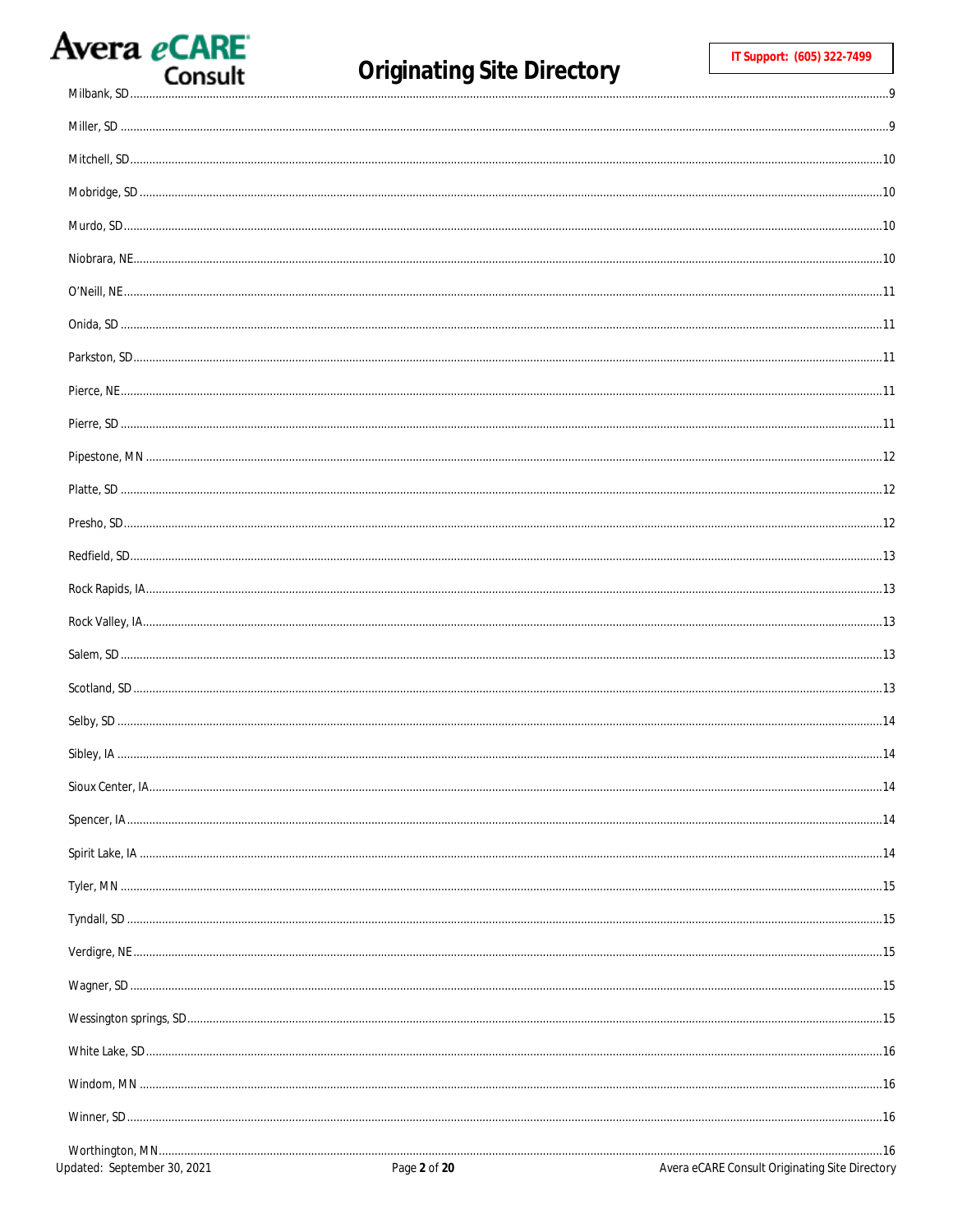

Yankton, SD.......

 $.16$ 

| Long Term Care Facilites: |  |
|---------------------------|--|
| Correctional Facilities   |  |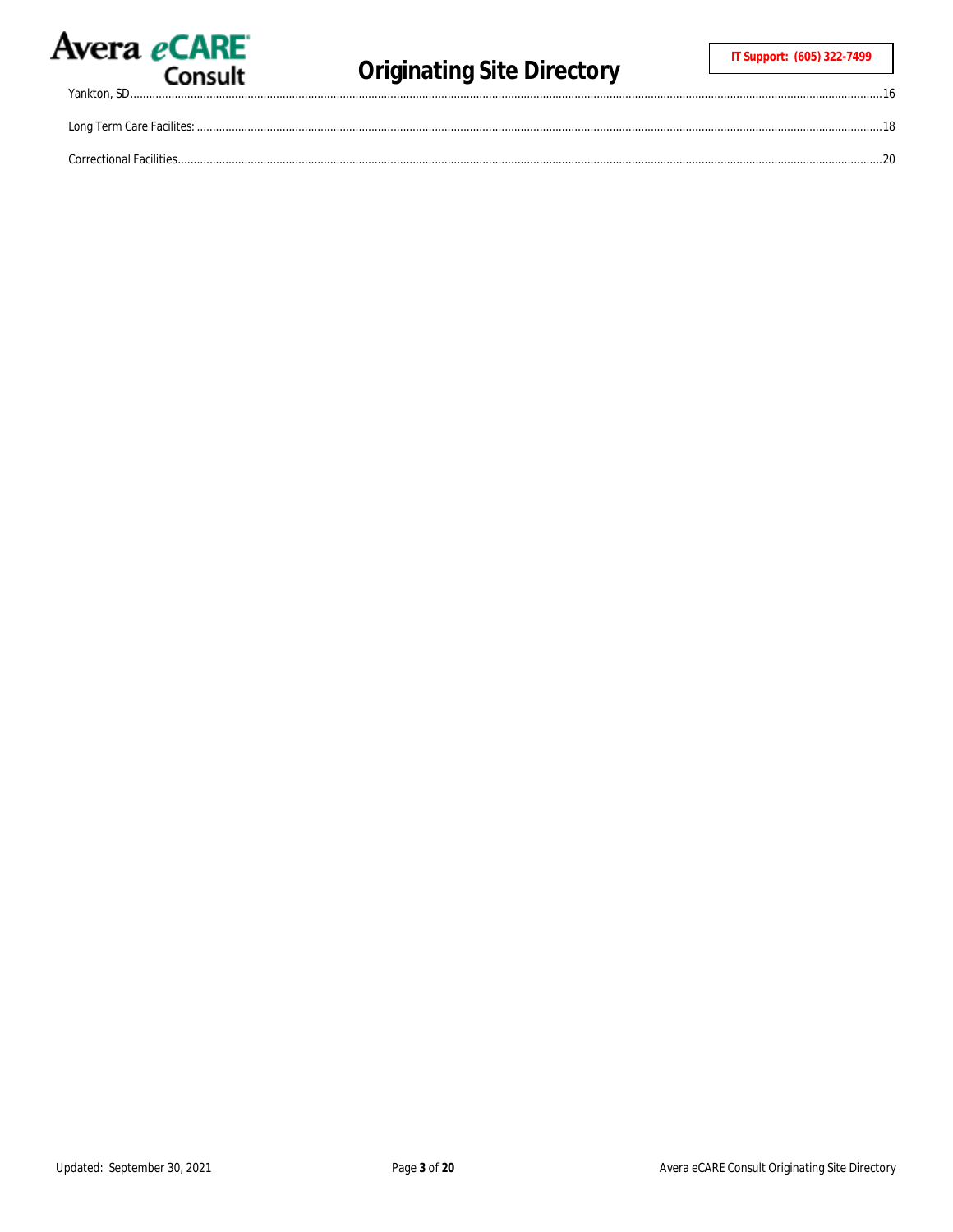# <span id="page-3-0"></span>**ABERDEEN, SD**

| Avera Cancer Institute Aberdeen |                    |               |                                               |                          |                        |
|---------------------------------|--------------------|---------------|-----------------------------------------------|--------------------------|------------------------|
| Contact:                        | Keri Satrang, RN   | Phone:        | 605-622-8700                                  | Fax:                     | 605-622-5056           |
| Equipment:                      | TytoCare           | Cell:         |                                               | Email:                   | Keri.Satrang@avera.org |
|                                 |                    |               |                                               |                          |                        |
| Address:                        | 310 S. Penn Street | Display Name: |                                               |                          | User Names:            |
|                                 | Aberdeen, SD 57401 |               | Aberdeen-SD-Avera Cancer Institute-1-eConsult | aberdeencancerinstitute1 |                        |
|                                 |                    |               | Aberdeen-SD-Avera Cancer Institute-2-eConsult | aberdeencancerinstitute2 |                        |
| Notes:                          |                    |               |                                               |                          |                        |

|            | Avera St. Luke's Hospital                    |               |                                                                                                                                                                                                                                                                                                                      |        |                                                                                                                                            |  |  |  |
|------------|----------------------------------------------|---------------|----------------------------------------------------------------------------------------------------------------------------------------------------------------------------------------------------------------------------------------------------------------------------------------------------------------------|--------|--------------------------------------------------------------------------------------------------------------------------------------------|--|--|--|
| Contact:   | Chris Malsom                                 | Phone:        | 605-622-5357                                                                                                                                                                                                                                                                                                         | Fax:   | 605-622-2542                                                                                                                               |  |  |  |
| Equipment: | TytoCare                                     | Cell:         |                                                                                                                                                                                                                                                                                                                      | Email: | Chris.Malsom@avera.org                                                                                                                     |  |  |  |
| Address:   | 305 South State Street<br>Aberdeen, SD 57401 | Display Name: | Aberdeen-SD-Avera St. Luke's Hospital-1-eConsult<br>Aberdeen-SD-Avera St. Luke's Hospital-2-eConsult<br>Aberdeen-SD-Avera St. Luke's Hospital-3-eConsult<br>Aberdeen-SD-Avera St. Luke's Hospital-4-eConsult<br>Aberdeen-SD-Avera St. Luke's Hospital-5-eConsult<br>Aberdeen-SD-Avera St. Luke's Hospital-6-eConsult |        | <b>User Names:</b><br>aberdeenstlukes1<br>aberdeenstlukes2<br>aberdeenstlukes3<br>aberdeenstlukes4<br>aberdeenstlukes5<br>aberdeenstlukes6 |  |  |  |
| Notes:     |                                              |               |                                                                                                                                                                                                                                                                                                                      |        |                                                                                                                                            |  |  |  |

#### <span id="page-3-1"></span>**BOWDLE, SD**

| <b>Bowdle Healthcare Center</b> |                                                   |               |                                                                                                |        |                                                       |  |
|---------------------------------|---------------------------------------------------|---------------|------------------------------------------------------------------------------------------------|--------|-------------------------------------------------------|--|
| Contact:                        | Mary Fischer                                      | Phone:        | 605-285-6146 x 385                                                                             | Fax:   | 605-285-7910                                          |  |
| Equipment:                      | TytoCare                                          | Cell:         |                                                                                                | Email: | mary.fischer@bowdlehc.com                             |  |
| Address:                        | 8001 West 5 <sup>th</sup> St.<br>Bowdle, SD 57428 | Display Name: | Bowdle-SD-Bowdle Healthcare Center-1-eConsult<br>Bowdle-SD-Bowdle Healthcare Center-2-eConsult |        | User Names:<br>bowdlehealthcare1<br>bowdlehealthcare2 |  |
| Notes:                          |                                                   |               |                                                                                                |        |                                                       |  |

#### <span id="page-3-2"></span>**BRITTON, SD**

|            | Marshall County Medical Clinic Avera |               |                                                                                     |        |                          |                    |  |  |
|------------|--------------------------------------|---------------|-------------------------------------------------------------------------------------|--------|--------------------------|--------------------|--|--|
| Contact:   | Mandy Carlson                        | Phone:        | 605-448-5953                                                                        | Fax:   | 605-448-2304             |                    |  |  |
| Equipment: | TytoCare                             | Cell:         |                                                                                     | Email: | Amanda.Carlson@avera.org |                    |  |  |
|            |                                      |               |                                                                                     |        |                          |                    |  |  |
| Address:   | 415 9th St.                          | Display Name: |                                                                                     |        |                          | User Names:        |  |  |
|            | Britton, SD 57430                    |               | Britton-SD-Marshall County Healthcare Center Avera-1-eConsult                       |        |                          | brittonhealthcare1 |  |  |
|            |                                      |               | Britton-SD-Marshall County Healthcare Center Avera-2-eConsult                       |        |                          | brittonhealthcare2 |  |  |
|            |                                      |               | Britton-SD-Marshall County Healthcare Center Avera-3-eConsult<br>brittonhealthcare3 |        |                          |                    |  |  |
| Notes:     |                                      |               |                                                                                     |        |                          |                    |  |  |

# <span id="page-3-3"></span>**BROOKINGS, SD**

| <b>Avera Medical Group Brookings</b> |                           |                                       |              |        |                        |  |  |
|--------------------------------------|---------------------------|---------------------------------------|--------------|--------|------------------------|--|--|
| Contact:                             | Jessie Myhre              | Phone:                                | 605-696-8060 | Fax:   | 605-696-6939           |  |  |
| Equipment:                           | TytoCare                  | Cell:                                 |              | Email: | Jessie.myhre@avera.org |  |  |
| Address:                             | 400 22 <sup>nd</sup> Ave. | Display Name:                         |              |        | User Name:             |  |  |
|                                      | Brookings, SD 57007       | Brookings-SD-AMG Brookings-1-eConsult |              |        | brookingsamg1          |  |  |
| Notes:                               |                           |                                       |              |        |                        |  |  |

| <b>Brookings Health System</b> |                           |               |                                                 |        |                               |  |  |
|--------------------------------|---------------------------|---------------|-------------------------------------------------|--------|-------------------------------|--|--|
| Contact:                       | Jen Chandler              | Phone:        | 605-696-8888                                    | Fax:   | 605-696-7770                  |  |  |
| Equipment:                     | TytoCare                  | Cell:         |                                                 | Email: | jchandler@brookingshealth.org |  |  |
|                                |                           |               |                                                 |        |                               |  |  |
| Address:                       | 300 22 <sup>nd</sup> Ave. | Display Name: |                                                 |        | User Name:                    |  |  |
|                                |                           |               |                                                 |        |                               |  |  |
|                                | Brookings, SD 57007       |               | Brookings-SD-Brookings Health System-1-eConsult |        | brookingshealth1              |  |  |
| Notes:                         |                           |               |                                                 |        |                               |  |  |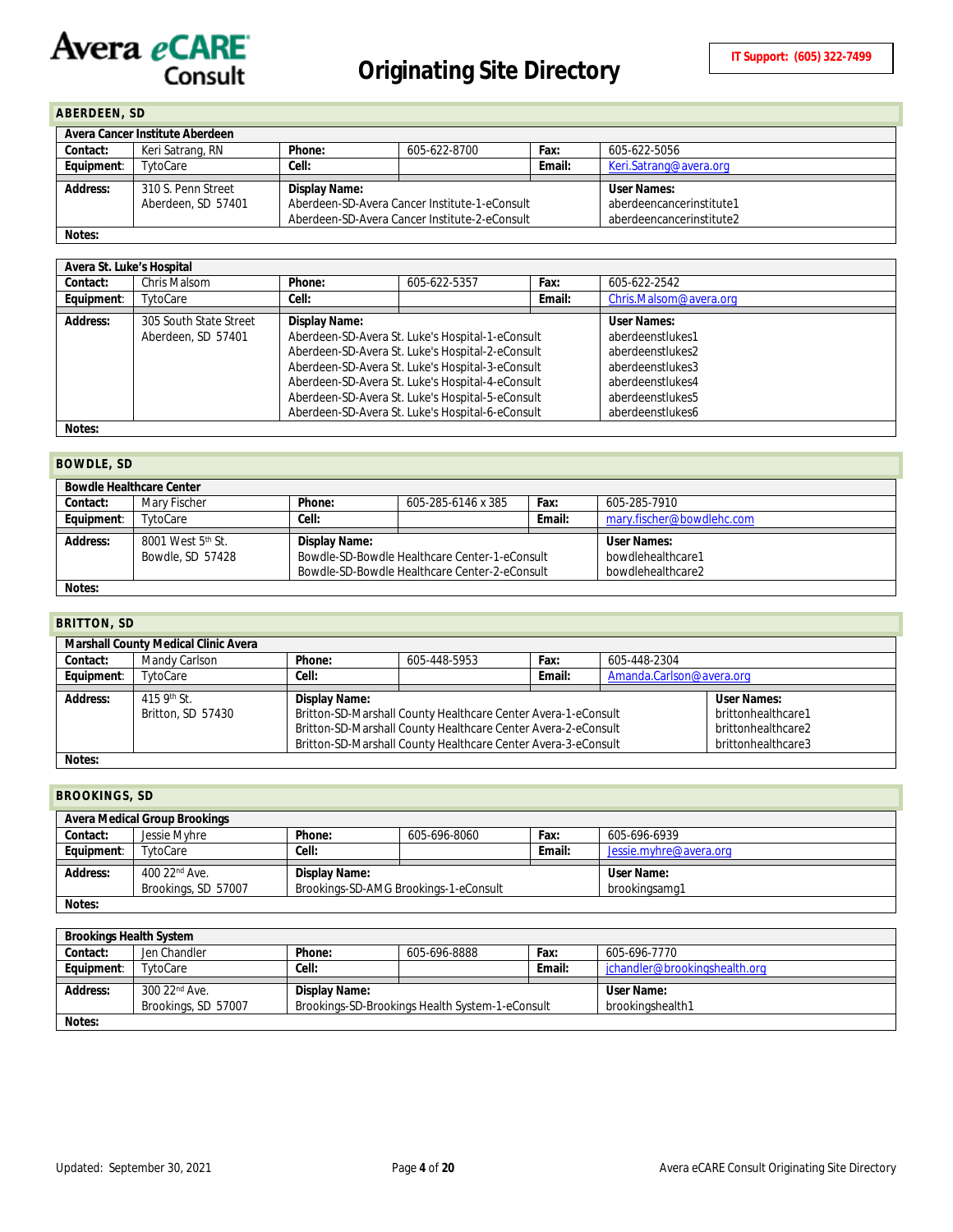#### <span id="page-4-0"></span>**CHAMBERLAIN, SD**

| Dakota Family Medical Center |                       |                                             |              |        |                        |                     |  |
|------------------------------|-----------------------|---------------------------------------------|--------------|--------|------------------------|---------------------|--|
| Contact:                     | Brandy Healy          | Phone:                                      | 605-234-6584 | Fax:   | 605-234-5002           |                     |  |
| Equipment:                   | TytoCare              | Cell:                                       |              | Email: | Brandy.healy@avera.org |                     |  |
| Address:                     | 101 S. Front St.      | Display Name:                               |              |        |                        | User Name:          |  |
|                              | Chamberlain, SD 57325 | Chamberlain-SD-Dakota Family Medical Center |              |        |                        | chamberlainmedical1 |  |
| Notes:                       |                       |                                             |              |        |                        |                     |  |

# <span id="page-4-1"></span>**CREIGHTON, NE**

| VILLIUIII VII, IIL       |                                     |                                                                   |              |        |                      |                                  |  |
|--------------------------|-------------------------------------|-------------------------------------------------------------------|--------------|--------|----------------------|----------------------------------|--|
| Avera Creighton Hospital |                                     |                                                                   |              |        |                      |                                  |  |
| Contact:                 | Jean Henes                          | Phone:                                                            | 402-358-5733 | Fax:   | 402-358-5905         |                                  |  |
| Equipment:               | TytoCare                            | Cell:                                                             |              | Email: | Jean.henes@avera.org |                                  |  |
| Address:<br>Notes:       | 1409 Main St<br>Creighton, NE 68729 | Display Name:<br>Creighton-NE-Avera Creighton Hospital-1-eConsult |              |        |                      | User Name:<br>creightonhospital1 |  |

|            | Avera Medical Group Creighton     |               |                                       |               |                       |            |  |
|------------|-----------------------------------|---------------|---------------------------------------|---------------|-----------------------|------------|--|
| Contact:   | Amber Fritz                       | Phone:        | 402-358-5700                          | Fax:          | 402-358-5797          |            |  |
| Equipment: | TytoCare                          | Cell:         |                                       | Email:        | Amber.Fritz@avera.org |            |  |
| Address:   | 1503 Main Street                  | Display Name: |                                       |               |                       | User Name: |  |
|            | PO Box 255<br>Creighton, NE 68729 |               | Creighton-NE-AMG Creighton-1-eConsult | creightonamg1 |                       |            |  |
|            |                                   |               |                                       |               |                       |            |  |

**Notes:**

<span id="page-4-2"></span>

| <b>CROFTON, NE</b> |                                                  |               |                                      |        |                                  |  |  |
|--------------------|--------------------------------------------------|---------------|--------------------------------------|--------|----------------------------------|--|--|
|                    | <b>Avera Medical Group Crofton</b>               |               |                                      |        |                                  |  |  |
| Contact:           | <b>Allison Mueller</b>                           | Phone:        | 402-388-2343<br>Fax:<br>402-388-2554 |        |                                  |  |  |
| Equipment:         | TytoCare                                         | Cell:         |                                      | Email: | Allison.Mueller@avera.org        |  |  |
| Address:           | 203 West Main<br>PO Box 163<br>Crofton, NE 68730 | Display Name: | Crofton-NE-AMG Crofton               |        | <b>User Name:</b><br>croftonamg1 |  |  |
| Notes:             |                                                  |               |                                      |        |                                  |  |  |

**Notes:**

<span id="page-4-3"></span>

| DAWSON, MN |                                     |               |                                                       |        |                             |
|------------|-------------------------------------|---------------|-------------------------------------------------------|--------|-----------------------------|
|            | Johnson Memorial Health Services    |               |                                                       |        |                             |
| Contact:   | Angela Heyn                         | Phone:        | 320-312-2122                                          | Fax:   | 320-769-4576                |
| Equipment: | TytoCare                            | Cell:         |                                                       | Email: | aheyn@jmhsmn.org            |
| Address:   | 1282 Walnut St.<br>Dawson, MN 56232 | Display Name: | Dawson-MN-Johnson Memorial Health Services-1-eConsult |        | User Name:<br>dawsonhealth1 |
| Notes:     |                                     |               |                                                       |        |                             |

# <span id="page-4-4"></span>**DE SMET, SD Avera De Smet Memorial Hospital Contact:** Traci Smith **Phone:** 605-854-3329 **Fax:** 605-854-3161 **Address:** 306 Prairie Ave. SW **Display Name:**

| .          |                     |               |                                            |        |                       |  |
|------------|---------------------|---------------|--------------------------------------------|--------|-----------------------|--|
| Equipment: | TvtoCare            | Cell:         |                                            | Email: | traci.smith@avera.org |  |
|            |                     |               |                                            |        |                       |  |
| Address:   | 306 Prairie Ave. SW | Display Name: |                                            |        | User Name:            |  |
|            | PO Box 160          |               | De Smet-SD-Avera De Smet Memorial Hospital |        | desmetaverahospital1  |  |
|            | De Smet, SD 57231   |               |                                            |        |                       |  |
|            |                     |               |                                            |        |                       |  |

<span id="page-4-5"></span>

| ELLENDALE, ND             |                                        |               |                                                   |        |              |                                |
|---------------------------|----------------------------------------|---------------|---------------------------------------------------|--------|--------------|--------------------------------|
| Avera Clinic of Ellendale |                                        |               |                                                   |        |              |                                |
| Contact:                  | Ricki Rekow                            | Phone:        | 701-349-3666                                      | Fax:   | 701-349-4945 |                                |
| Equipment:                | TytoCare                               | Cell:         |                                                   | Email: |              | Ricki.rekow@avera.org          |
| Address:                  | 240 Main Street<br>Ellendale, ND 58436 | Display Name: | Ellendale-ND-Avera Clinic of Ellendale-1-eConsult |        |              | User Name:<br>ellendaleclinic1 |
| Notes:                    |                                        |               |                                                   |        |              |                                |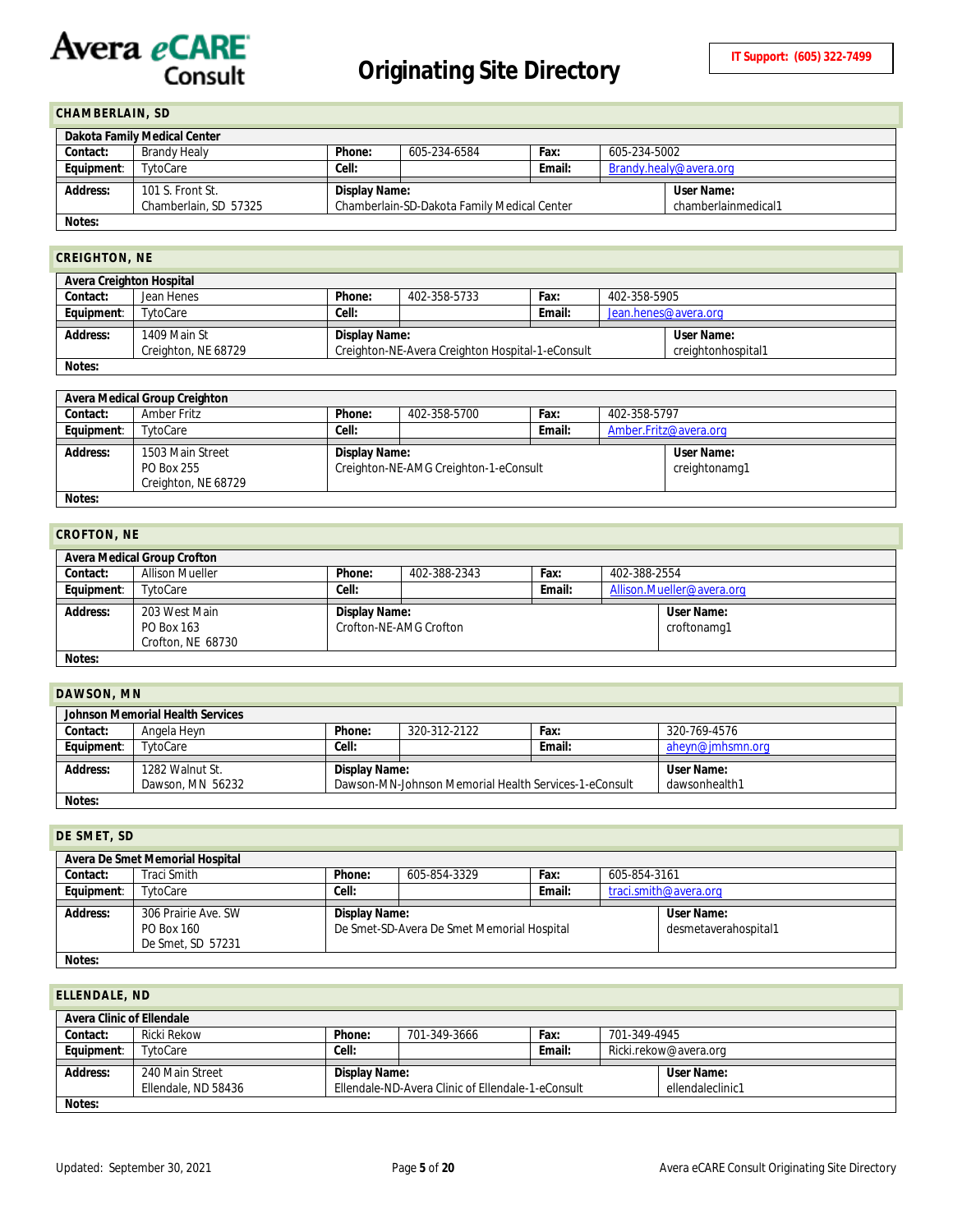### <span id="page-5-0"></span>**ESTHERVILLE, IA**

|                 | Avera Holy Family Hospital |        |                                              |        |                         |
|-----------------|----------------------------|--------|----------------------------------------------|--------|-------------------------|
| Contact:        | Kari Sorenson              | Phone: | 712-362-6144                                 | Fax:   | 712-362-6241            |
| Equipment:      | TytoCare                   | Cell:  |                                              | Email: | kari.sorenson@avera.org |
| <b>Address:</b> | 826 N. 8 <sup>th</sup> St. |        | <b>Display Name: Inpatient Consults</b>      |        | User Names:             |
|                 | Estherville, IA 51334      |        | Estherville-IA-Avera Holy Family Hospital-1  |        | esthervilleholyfamily1  |
|                 |                            |        | Estherville-IA-Avera Holy Family Hospital-2  |        | esthervilleholyfamily2  |
|                 |                            |        | <b>Display Name: Outpatient Consults</b>     |        |                         |
|                 |                            |        | Estherville-IA-Avera Holy Family Outpatient  |        | esthervilleholyfamily3  |
|                 |                            |        | Estherville-IA-Avera Holy Family Outpatient2 |        | esthervilleholyfamily4  |
| Notes:          |                            |        |                                              |        |                         |

#### <span id="page-5-1"></span>**EUREKA, SD**

| ---------       |                                               |               |                                                       |        |              |                            |
|-----------------|-----------------------------------------------|---------------|-------------------------------------------------------|--------|--------------|----------------------------|
|                 | <b>Eureka Community Health Services Avera</b> |               |                                                       |        |              |                            |
| Contact:        | Kendal Dickinson                              | Phone:        | 605-284-2661                                          | Fax:   | 605-284-2054 |                            |
| Equipment:      | TytoCare                                      | Cell:         |                                                       | Email: |              | Kendal.Dickinson@avera.org |
|                 |                                               |               |                                                       |        |              |                            |
| <b>Address:</b> | 200 J Ave.                                    | Display Name: |                                                       |        |              | User Names:                |
|                 | Eureka, SD 57437                              |               | Eureka-SD-Eureka Community Health Services-1-eConsult |        |              | eurekahealth1              |
|                 |                                               |               | Eureka-SD-Eureka Community Health Services-2-eConsult |        |              | eurekahealth2              |
| Notes:          |                                               |               |                                                       |        |              |                            |

#### <span id="page-5-2"></span>**FAULKTON, SD**

|            | <b>Faulkton Area Medical Clinic</b> |               |                                                   |        |              |                                     |
|------------|-------------------------------------|---------------|---------------------------------------------------|--------|--------------|-------------------------------------|
| Contact:   | Lindsev Poeppel                     | Phone:        | 605-598-6262 x1124                                | Fax:   | 605-598-4236 |                                     |
| Equipment: | TvtoCare                            | Cell:         |                                                   | Email: |              | Lindsey.Poeppel@faulktonmedical.org |
|            |                                     |               |                                                   |        |              |                                     |
| Address:   | 1300 Oak St.                        | Display Name: |                                                   |        |              | User Name:                          |
|            | Faulkton, SD 57438                  |               | Faulkton-SD-Faulkton Area Medical Center-eConsult |        |              | faulktonmedical                     |
| Notes:     |                                     |               |                                                   |        |              |                                     |

### <span id="page-5-3"></span>**FLANDREAU, SD**

|            | Avera Medical Group Flandreau             |               |                                       |        |              |                             |
|------------|-------------------------------------------|---------------|---------------------------------------|--------|--------------|-----------------------------|
| Contact:   | Kristi Olson                              | Phone:        | 605-997-2471                          | Fax:   | 605-997-2418 |                             |
| Equipment: | TvtoCare                                  | Cell:         |                                       | Email: |              | Kristi.olson@avera.org      |
| Address:   | 212 N. Prairie St.<br>Flandreau, SD 57028 | Display Name: | Flandreau-SD-AMG Flandreau-1-eConsult |        |              | User Name:<br>flandreauamg1 |
| Notes:     |                                           |               |                                       |        |              |                             |

#### **Avera Flandreau Hospital**<br> **Contact:** Amy Olinge **Contact:** Amy Olinger **Phone:** 605-997-2433 **Fax:** 605-997-3611<br> **Equipment:** TytoCare **Cell: Cell: Email:** Amy Olinger **Cell:** Cell: TytoCare *Cell:* **Email:** [Amy.Olinger@avera.org](mailto:Amy.Olinger@avera.org) **Address:** 214 N. Prairie St. Flandreau, SD 57028 **Display Name:** Flandreau-SD-Avera Flandreau Hospital-1-eConsult **User Name:** flandreauhospital1 **Notes:**

#### <span id="page-5-4"></span>**FORT PIERRE, SD**

|            | Oahe Valley Health Center |               |                                          |        |                             |
|------------|---------------------------|---------------|------------------------------------------|--------|-----------------------------|
| Contact:   | Jennifer Ganske           | Phone:        | 605-223-2200                             | Fax:   | 605-223-2995                |
| Equipment: | TytoCare                  |               |                                          | Email: | Jennifer.ganske@ruralhc.net |
| Address:   | 202 Island Drive, Suite 1 | Display Name: |                                          |        | User Name:                  |
|            |                           |               |                                          |        |                             |
|            |                           |               |                                          |        |                             |
|            | Fort Pierre, SD 57532     |               | Fort Pierre-SD-Oahe Valley Health Center |        | fortpierrehealth1           |

#### <span id="page-5-5"></span>**FREEMAN, SD**

| <b>Freeman Medical Center</b> |                            |               |                                              |        |                                |
|-------------------------------|----------------------------|---------------|----------------------------------------------|--------|--------------------------------|
| Contact:                      | Kris Salis                 | Phone:        | 605-925-4000                                 | Fax:   | 605-925-2137                   |
| Equipment:                    | TytoCare                   | Cell:         |                                              | Email: | kris.salis@freemanregional.com |
|                               |                            |               |                                              |        |                                |
|                               |                            |               |                                              |        |                                |
| Address:                      | 510 E. 8 <sup>th</sup> St. | Display Name: |                                              |        | User Name:                     |
|                               | Freeman, SD 57029          |               | Freeman-SD-Freeman Medical Center-1-eConsult |        | freemanmedical1                |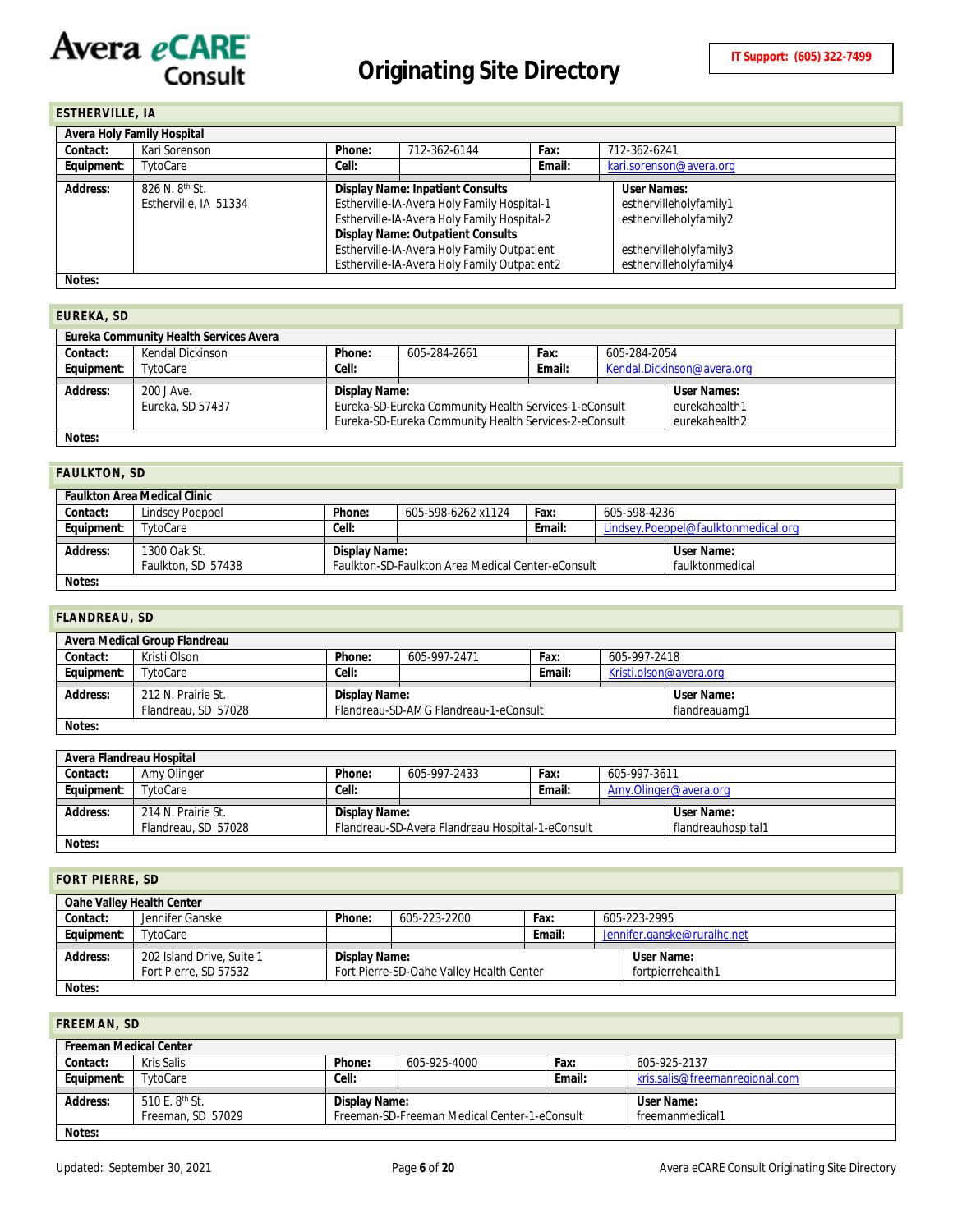|            | Rural Medical Clinic - Freeman |               |                                                    |        |                              |
|------------|--------------------------------|---------------|----------------------------------------------------|--------|------------------------------|
| Contact:   | Angie Wollmann                 | Phone:        | 605-925-4000                                       | Fax:   | 605-925-2137                 |
| Equipment: | TvtoCare                       | Cell:         |                                                    | Email: | angie.wollmann@rhclinics.com |
|            |                                |               |                                                    |        |                              |
|            |                                |               |                                                    |        |                              |
| Address:   | 804 Walnut St.                 | Display Name: |                                                    |        | User Name:                   |
|            | Freeman, SD 57029              |               | Freeman-SD-Rural Medical Clinic Freeman-1-eConsult |        | freemanclinic1               |

### <span id="page-6-0"></span>**GEDDES, SD**

|            | <b>Geddes Medical Clinic Avera</b> |               |                                                  |        |                         |
|------------|------------------------------------|---------------|--------------------------------------------------|--------|-------------------------|
| Contact:   | Megan Bennett                      | Phone:        | 605-337-3197                                     | Fax:   | 605-337-3873            |
| Equipment: | TytoCare                           | Cell:         |                                                  | Email: | Megan.Bennett@avera.org |
| Address:   | 32 Main Street                     | Display Name: |                                                  |        | User Name:              |
|            | Geddes, SD 57342                   |               | Geddes-SD-Geddes Medical Clinic Avera-1-eConsult |        | geddesclinic1           |
| Notes:     |                                    |               |                                                  |        |                         |

#### <span id="page-6-1"></span>**GETTYSBURG, SD**

|            | Avera Gettysburg Hospital |               |                                                    |        |                         |
|------------|---------------------------|---------------|----------------------------------------------------|--------|-------------------------|
| Contact:   | Jonda Johnson             | Phone:        | 605-765-3248                                       | Fax:   | 605-765-2704            |
| Equipment: | TytoCare                  | Cell:         |                                                    | Email: | Jonda.Johnson@avera.org |
|            |                           |               |                                                    |        |                         |
|            |                           |               |                                                    |        |                         |
| Address:   | 608 East Garfield         | Display Name: |                                                    |        | User Names:             |
|            | Gettysburg, SD 57442      |               | Gettysburg-SD-Avera Gettysburg Hospital-1-eConsult |        | gettysburghospital1     |
|            |                           |               | Gettysburg-SD-Avera Gettysburg Hospital-2-eConsult |        | gettysburghospital2     |

**Notes:**

| AMG Gettysburg Clinic |                      |               |                                                |        |                           |
|-----------------------|----------------------|---------------|------------------------------------------------|--------|---------------------------|
| Contact:              | Dennise Donovan      | Phone:        | 605-765-2273                                   | Fax:   | 605-765-2474              |
| Equipment:            | TytoCare             | Cell:         |                                                | Email: | Dennise.Donovan@avera.org |
|                       |                      |               |                                                |        |                           |
|                       |                      |               |                                                |        |                           |
|                       |                      |               |                                                |        |                           |
| Address:              | 608 East Garfield    | Display Name: |                                                |        | User Name:                |
|                       | Gettysburg, SD 57442 |               | Gettysburg-SD-Community Care Clinic-1-eConsult |        | gettysburgclinic1         |

# <span id="page-6-2"></span>**GRANITE FALLS, MN**

|            | <b>Granite Falls Health</b> |               |                                                  |        |                     |  |  |  |  |
|------------|-----------------------------|---------------|--------------------------------------------------|--------|---------------------|--|--|--|--|
| Contact:   | Deena Aus                   | Phone:        | 320-564-6281                                     | Fax:   | 320-313-6599        |  |  |  |  |
| Equipment: | TytoCare                    | Cell:         | 507-829-3377                                     | Email: | Deena.aus@avera.org |  |  |  |  |
|            |                             |               |                                                  |        |                     |  |  |  |  |
| Address:   | 345 10 <sup>th</sup> Ave    | Display Name: |                                                  |        | User Names:         |  |  |  |  |
|            | Granite Falls, MN 56241     |               | Granite Falls-MN-Granite Falls Health-1-eConsult |        | granitefallshealth1 |  |  |  |  |
|            |                             |               |                                                  |        |                     |  |  |  |  |
|            |                             |               | Granite Falls-MN-Granite Falls Health-2-eConsult |        | granitefallshealth2 |  |  |  |  |
| Notes:     |                             |               |                                                  |        |                     |  |  |  |  |

<span id="page-6-3"></span>**GREGORY, SD**

|            | Avera Medical Group Gregory   |               |                                                   |        |                           |
|------------|-------------------------------|---------------|---------------------------------------------------|--------|---------------------------|
| Contact:   | Jennifer Braun/Tammy Graesser | Phone:        | 605-835-9611                                      | Fax:   | 605-835-8033              |
| Equipment: | TytoCare                      | Cell:         |                                                   | Email: | Jennifer.braun2@avera.org |
|            |                               |               |                                                   |        |                           |
|            |                               |               |                                                   |        |                           |
| Address:   | 405 Whittecar                 | Display Name: |                                                   |        | <b>User Names:</b>        |
|            | Gregory, SD 57533             |               | Gregory-SD-Avera Medical Group Gregory-1-eConsult |        | gregoryamg1               |
|            |                               |               | Gregory-SD-Avera Medical Group Gregory-2-eConsult |        | gregoryamg2               |

| Avera Gregory Hospital |                                    |               |                                                                                                                                                                                                                                              |        |                                                                                                                 |
|------------------------|------------------------------------|---------------|----------------------------------------------------------------------------------------------------------------------------------------------------------------------------------------------------------------------------------------------|--------|-----------------------------------------------------------------------------------------------------------------|
| Contact:               | Cindy Talsma/Katie Biggins         | Phone:        | 605-835-5161/5162                                                                                                                                                                                                                            | Fax:   | 605-835-8101                                                                                                    |
| Equipment:             | TvtoCare                           | Cell:         |                                                                                                                                                                                                                                              | Email: | Cynthia.talsma@avera.org                                                                                        |
| Address:               | 400 Park Ave.<br>Gregory, SD 57533 | Display Name: | Gregory-SD-Avera Gregory Hospital-1-eConsult<br>Gregory-SD-Avera Gregory Hospital-2-eConsult<br>Gregory-SD-Avera Gregory Hospital-3-eConsult<br>Gregory-SD-Avera Gregory Hospital-4-eConsult<br>Gregory-SD-Avera Gregory Hospital-5-eConsult |        | User Names:<br>gregoryhospital1<br>gregoryhospital2<br>gregoryhospital3<br>gregoryhospital4<br>gregoryhospital5 |
| Notes:                 |                                    |               |                                                                                                                                                                                                                                              |        |                                                                                                                 |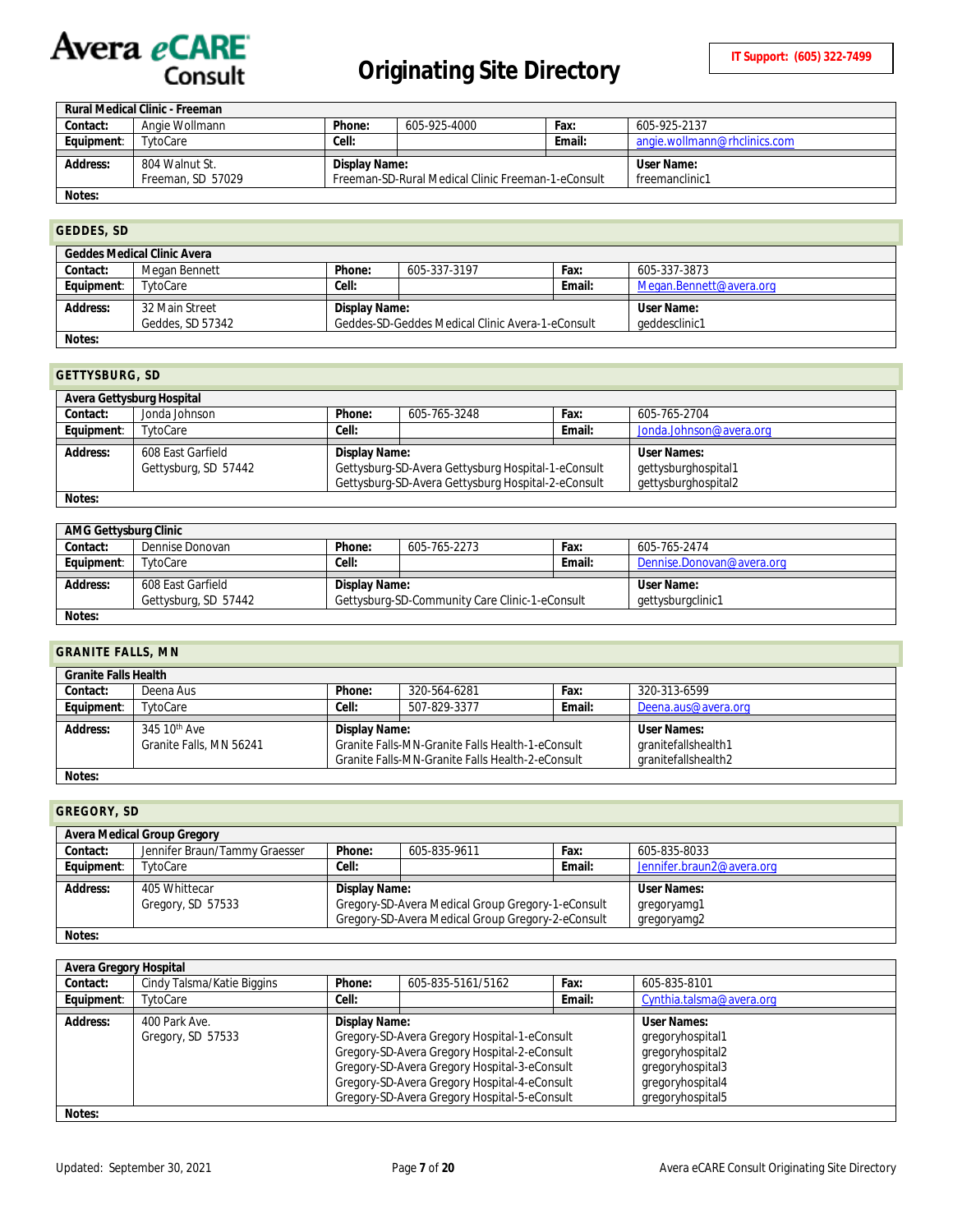## <span id="page-7-0"></span>**GROTON, SD**

|            | Avera Medical Group Groton |                                 |              |        |                           |  |  |  |
|------------|----------------------------|---------------------------------|--------------|--------|---------------------------|--|--|--|
| Contact:   | Melissa Gilbert            | Phone:                          | 605-397-4242 | Fax:   | 605-397-4243              |  |  |  |
| Equipment: | TytoCare                   | Cell:                           |              | Email: | Melissa.Gilbert@avera.org |  |  |  |
|            |                            |                                 |              |        |                           |  |  |  |
|            |                            | User Name:<br>Display Name:     |              |        |                           |  |  |  |
| Address:   | 8 E. Hwy. 12               | Groton-SD-AMG Groton-1-eConsult |              |        |                           |  |  |  |
|            | Groton, SD 57445           |                                 |              |        | arotonama1                |  |  |  |

# <span id="page-7-1"></span>**HARTINGTON, NE**

|            | Avera Medical Group Hartington                  |               |                              |        |                              |
|------------|-------------------------------------------------|---------------|------------------------------|--------|------------------------------|
| Contact:   | Angela Sudbeck                                  | Phone:        | 402-254-3935                 | Fax:   | 402-254-2393                 |
| Equipment: | TytoCare                                        | Cell:         |                              | Email: | Angela.Sudbeck@avera.org     |
| Address:   | 405 West Darlene Street<br>Hartington, NE 68739 | Display Name: | Hartington-NE-AMG Hartington |        | User Name:<br>hartingtonamg1 |
| Notes:     |                                                 |               |                              |        |                              |

#### <span id="page-7-2"></span>**HENDRICKS, MN**

|            | Hendricks Community Hospital & Clinic |                              |                                                                                      |        |                                      |  |  |  |  |
|------------|---------------------------------------|------------------------------|--------------------------------------------------------------------------------------|--------|--------------------------------------|--|--|--|--|
| Contact:   | Leah Beer                             | Phone:                       | 507-275-3121                                                                         | Fax:   | 507-275-2201                         |  |  |  |  |
| Equipment: | TytoCare                              | Cell:                        |                                                                                      | Email: | leah.beer@hendrickshosp.org          |  |  |  |  |
|            |                                       | User Names:<br>Display Name: |                                                                                      |        |                                      |  |  |  |  |
| Address:   | 503 E. Lincoln, St.                   |                              |                                                                                      |        |                                      |  |  |  |  |
|            | Hendricks, MN 56136                   |                              | Hendricks-MN-Hendricks Clinic-1-eConsult<br>Hendricks-MN-Hendricks Clinic-2-eConsult |        | hendricksclinic1<br>hendricksclinic2 |  |  |  |  |

# <span id="page-7-3"></span>**HIGHMORE, SD**

|            | <b>Highmore Clinic</b>   |               |                                        |        |                           |  |  |  |
|------------|--------------------------|---------------|----------------------------------------|--------|---------------------------|--|--|--|
| Contact:   | Kaitlyn McKee            | Phone:        | 605-852-2238                           | Fax:   | 605-852-2679              |  |  |  |
| Equipment: | TytoCare                 | Cell:         |                                        | Email: | Kaitlyn.mckee@ruralhc.net |  |  |  |
|            |                          |               |                                        |        |                           |  |  |  |
| Address:   | 200 Commercial Avenue SE | Display Name: |                                        |        | User Name:                |  |  |  |
|            | Highmore, SD 57345       |               | Highmore-SD-Highmore Clinic-1-eConsult |        | highmoreclinic1           |  |  |  |
| Notes:     |                          |               |                                        |        |                           |  |  |  |

#### <span id="page-7-4"></span>**JACKSON, MN**

|          | Southwestern Mental Health Center Avera - Jackson |           |                           |                                  |                                           |  |  |  |
|----------|---------------------------------------------------|-----------|---------------------------|----------------------------------|-------------------------------------------|--|--|--|
| Contact: | Lynette Theobald                                  | Phone:    | 507-847-2423              | Fax:                             | 507-847-2422                              |  |  |  |
|          |                                                   | Cell:     |                           | Email:                           | Lynette.theobald@swmhc.org                |  |  |  |
| Address: | 401 West Street - Suite 0115<br>Jackson, MN 56143 | Equipment | Mobile/GroupSeries<br>500 | Directory<br>Name &<br>extension | Jackson-MN-SWMH-eConsult - Ext. 605100446 |  |  |  |
| Notes:   |                                                   |           |                           |                                  |                                           |  |  |  |

# <span id="page-7-5"></span>**KENNEBEC, SD**

|            | Kennebec Clinic                                             |               |                             |        |                               |  |  |  |
|------------|-------------------------------------------------------------|---------------|-----------------------------|--------|-------------------------------|--|--|--|
| Contact:   | Teresa Longville/Kyle Fuchs                                 | Phone:        | 605-869-2872                | Fax:   | 605-869-2873                  |  |  |  |
| Equipment: | TytoCare                                                    | Cell:         |                             | Email: | Teresa.longville@avera.org    |  |  |  |
| Address:   | 120 South Main Street<br>P.O. Box 176<br>Kennebec, SD 57544 | Display Name: | Kennebec-SD-Kennebec Clinic |        | User Name:<br>kennebecclinic1 |  |  |  |
| Certified  |                                                             |               |                             |        |                               |  |  |  |
| Notes:     |                                                             |               |                             |        |                               |  |  |  |

### <span id="page-7-6"></span>**LAKE ANDES, SD**

|            | Avera St. Benedict CRH Clinic - Lake Andes                       |               |              |        |  |                         |  |  |
|------------|------------------------------------------------------------------|---------------|--------------|--------|--|-------------------------|--|--|
| Contact:   | Rachel Kaczor                                                    | Phone:        | 605-467-7878 | Fax:   |  | 605-487-9566            |  |  |
| Equipment: | TytoCare                                                         | Cell:         |              | Email: |  | Rachel.kaczor@avera.org |  |  |
|            |                                                                  |               |              |        |  |                         |  |  |
| Address:   | 756 East Lake                                                    | Display Name: |              |        |  | User Name:              |  |  |
|            | Lake Andes, SD 57356                                             |               |              |        |  | lakeandesstbenedict     |  |  |
|            | Lake Andes-SD-Avera St. Benedict CRH Clinic-1-eConsult<br>Notes: |               |              |        |  |                         |  |  |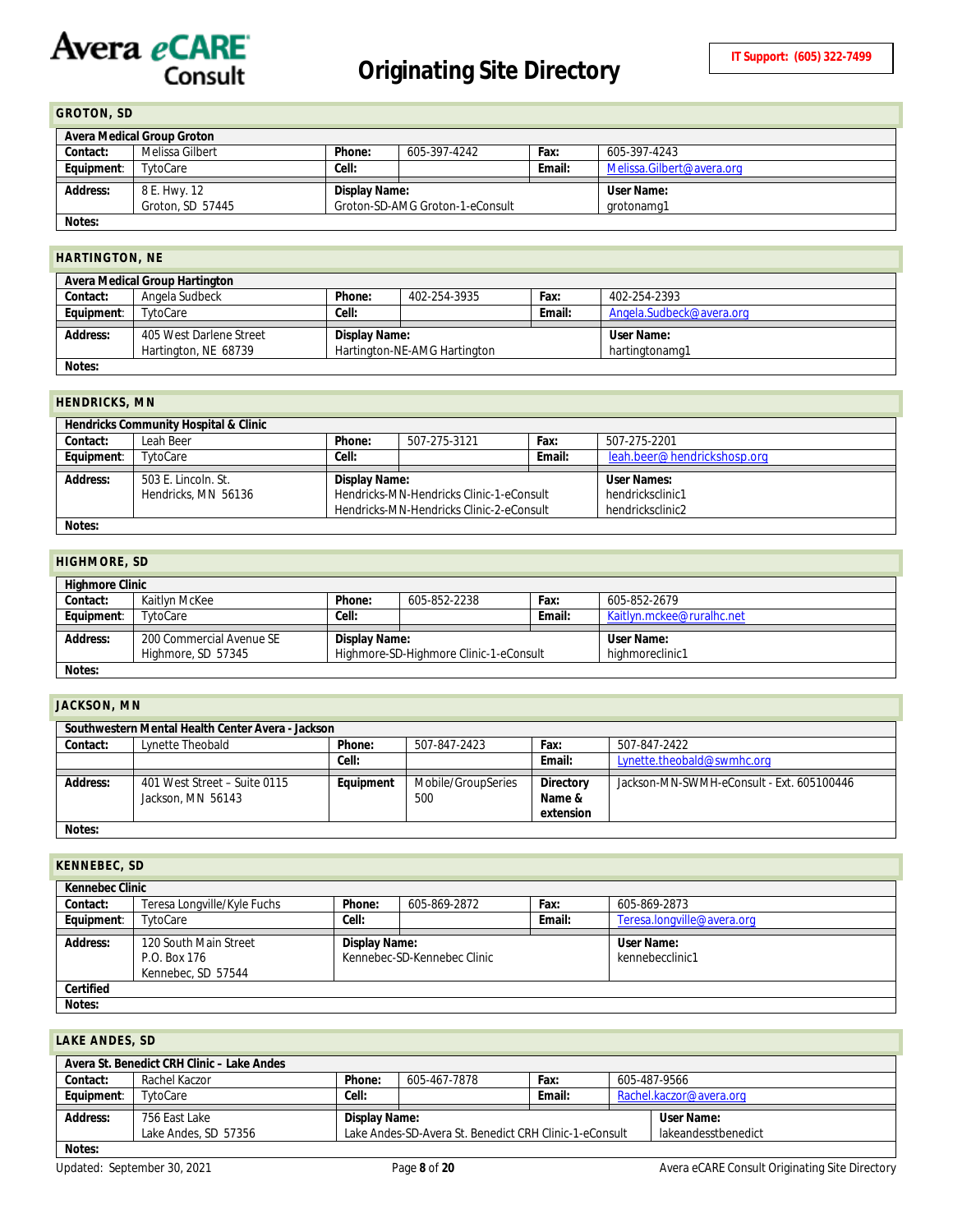## <span id="page-8-0"></span>**LE MARS, IA**

|            | <b>Floyd Valley Hospital Avera</b> |               |                                                   |        |                                           |  |  |
|------------|------------------------------------|---------------|---------------------------------------------------|--------|-------------------------------------------|--|--|
| Contact:   | Gretchen Schuller                  | Phone:        | 712-546-7871                                      | Fax:   | 712-546-3494                              |  |  |
| Equipment: | TytoCare                           | Cell:         |                                                   | Email: | Gretchen.Schuller@floydvalleyhospital.org |  |  |
|            |                                    |               |                                                   |        |                                           |  |  |
|            |                                    |               |                                                   |        |                                           |  |  |
| Address:   | 714 Lincoln Street NE              | Display Name: |                                                   |        | User Name:                                |  |  |
| Notes:     | Le Mars, IA 51031                  |               | Le Mars-IA-Floyd Valley Hospital Avera-1-eConsult |        | lemarshospital1                           |  |  |

#### <span id="page-8-1"></span>**LUVERNE, MN**

| LUVLINIVL, IVIIV                                                                                              |             |        |              |        |                       |  |  |  |
|---------------------------------------------------------------------------------------------------------------|-------------|--------|--------------|--------|-----------------------|--|--|--|
| Southwestern Mental Health Center Avera - Luverne                                                             |             |        |              |        |                       |  |  |  |
| Contact:                                                                                                      | Cherise Ray | Phone: | 507-283-9511 | Fax:   | 507-283-9514          |  |  |  |
| Equipment:                                                                                                    | TytoCare    | Cell:  |              | Email: | Cherise.ray@avera.org |  |  |  |
| Address:<br>117 S. Spring St.<br>User Name:<br>Display Name:<br>Luverne-MN-SWMH-eConsult<br>Luverne, MN 56156 |             |        |              |        |                       |  |  |  |
| Notes:                                                                                                        |             |        |              |        |                       |  |  |  |

#### <span id="page-8-2"></span>**MADISON, SD**

| <b>Madison Regional Health</b> |                   |                   |              |            |                                |  |  |
|--------------------------------|-------------------|-------------------|--------------|------------|--------------------------------|--|--|
| Contact:                       | <b>Beth Graff</b> | Phone:            | 605-256-8744 | Fax:       | 605-256-6469                   |  |  |
| Equipment:                     | TytoCare          | Cell:             |              | Email:     | Beth.graff@madisonhospital.com |  |  |
|                                |                   |                   |              |            |                                |  |  |
| Address:                       | 323 SW 10th St.   | Display Name      |              | User Name: |                                |  |  |
|                                | Madison, SD 57042 | madison@ehosp.com |              | Madison1   |                                |  |  |
| Notes:                         |                   |                   |              |            |                                |  |  |

#### <span id="page-8-3"></span>**MARSHALL, MN**

| Avera Medical Group - Marshall                      |                        |               |                                     |        |                         |  |  |
|-----------------------------------------------------|------------------------|---------------|-------------------------------------|--------|-------------------------|--|--|
| Contact:                                            | Mary Fischer           | Phone:        | 507-532-9661                        | Fax:   | 507-537-2755            |  |  |
| Equipment:                                          | TytoCare               | Cell:         | 507-215-2280                        | Email: | Mary.Fischer2@avera.org |  |  |
|                                                     |                        |               |                                     |        |                         |  |  |
| Address:                                            | 300 South Bruce Street | Display Name: |                                     |        | <b>User Names:</b>      |  |  |
|                                                     | Marshall, MN 56258     |               | Marshall-MN-AMG Marshall-1-eConsult |        | marshallamq1            |  |  |
|                                                     |                        |               |                                     |        |                         |  |  |
| Marshall-MN-AMG Marshall-2-eConsult<br>marshallamg2 |                        |               |                                     |        |                         |  |  |
| Notes:                                              |                        |               |                                     |        |                         |  |  |

| Avera Marshall Regional Medical Center |                        |               |                                                               |        |              |                      |  |
|----------------------------------------|------------------------|---------------|---------------------------------------------------------------|--------|--------------|----------------------|--|
| Contact:                               | Tony Vaske             | Phone:        | 507-537-9327                                                  | Fax:   | 507-537-2728 |                      |  |
| Equipment:                             | TytoCare               | Cell:         |                                                               | Email: |              | Tony.Vaske@avera.org |  |
|                                        |                        |               |                                                               |        |              |                      |  |
| <b>Address:</b>                        | 300 South Bruce Street | Display Name: |                                                               |        |              | <b>User Names:</b>   |  |
|                                        | Marshall, MN 56258     |               | Marshall-MN-Avera Marshall Regional Medical Center-1-eConsult |        |              | marshallregional1    |  |
|                                        |                        |               | Marshall-MN-Avera Marshall Regional Medical Center-2-eConsult |        |              | marshallregional2    |  |
|                                        |                        |               |                                                               |        |              |                      |  |
|                                        |                        |               | Marshall-MN-Avera Marshall Regional Medical Center-3-eConsult |        |              | marshallregional3    |  |
| Notes:                                 |                        |               |                                                               |        |              |                      |  |

### <span id="page-8-4"></span>**MILBANK, SD**

|            | Milbank Area Hospital Avera |               |                                                               |        |              |                             |
|------------|-----------------------------|---------------|---------------------------------------------------------------|--------|--------------|-----------------------------|
| Contact:   | Corrine McColloch           | Phone:        | 605-432-3135                                                  | Fax:   | 605-532-3287 |                             |
| Equipment: | TytoCare                    | Cell:         | 605-432-3243                                                  | Email: |              | Corrine.mcculloch@avera.org |
|            |                             |               |                                                               |        |              |                             |
| Address:   | 301 Flynn Drive             | Display Name: |                                                               |        |              | User Names:                 |
|            | Milbank, SD 57252           |               | Outpatient: Milbank-SD-Milbank Area Hospital Avera-1-eConsult |        |              | milbankhospital1            |
|            |                             |               | Inpatient: Milbank-SD-Milbank Area Hospital Avera-2-eConsult  |        |              | milbankhospital2            |
| Notes:     |                             |               |                                                               |        |              |                             |

## <span id="page-8-5"></span>**MILLER, SD**

| Avera Hand County Memorial Hospital |                                                  |               |                                                                                                                      |        |                                                             |  |  |  |
|-------------------------------------|--------------------------------------------------|---------------|----------------------------------------------------------------------------------------------------------------------|--------|-------------------------------------------------------------|--|--|--|
| Contact:                            | Marissa Trosen                                   | Phone:        | 605-853-2421                                                                                                         | Fax:   | 605-853-0333                                                |  |  |  |
| Equipment:                          | TytoCare                                         | Cell:         |                                                                                                                      | Email: | Marissa.trosen@avera.org                                    |  |  |  |
| Address:                            | 300 West 5 <sup>th</sup> St.<br>Miller, SD 57362 | Display Name: | Miller-SD-Avera Hand County Memorial Hospital-1-eConsult<br>Miller-SD-Avera Hand County Memorial Hospital-2-eConsult |        | User Names:<br>milleraverahospital1<br>milleraverahospital2 |  |  |  |
| Notes:                              |                                                  |               |                                                                                                                      |        |                                                             |  |  |  |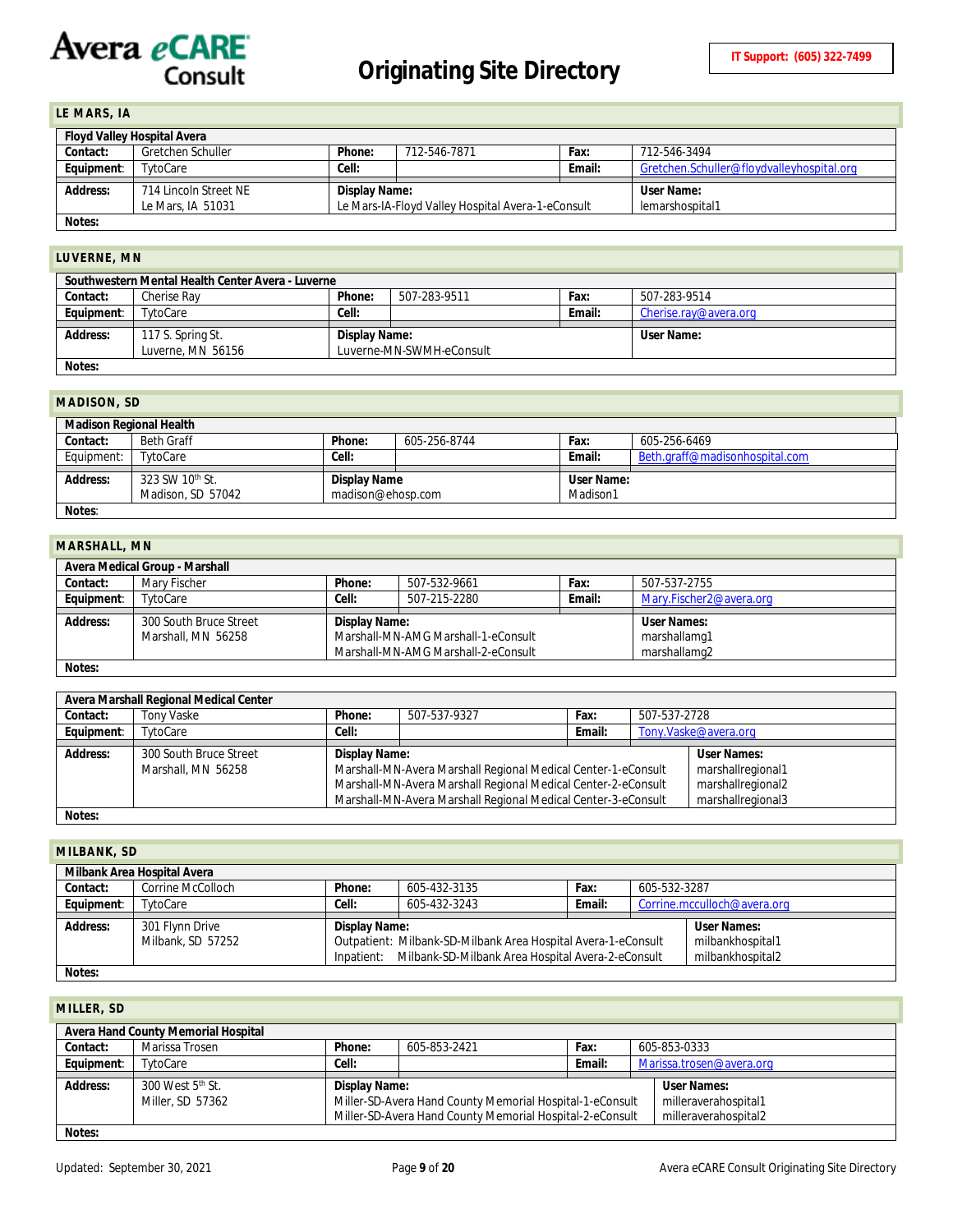<span id="page-9-0"></span>**MITCHELL, SD**

|            | AMG Family Health Center - Mitchell |                                                                                                                   |                                                                                                                                                                                                                                                                                                                    |        |                             |                                                                              |  |  |
|------------|-------------------------------------|-------------------------------------------------------------------------------------------------------------------|--------------------------------------------------------------------------------------------------------------------------------------------------------------------------------------------------------------------------------------------------------------------------------------------------------------------|--------|-----------------------------|------------------------------------------------------------------------------|--|--|
| Contact:   | Jennifer O'Connor                   | 605-995-7023<br>605-995-7052<br>Phone:<br>Fax:                                                                    |                                                                                                                                                                                                                                                                                                                    |        |                             |                                                                              |  |  |
| Equipment: | TytoCare                            | Cell:                                                                                                             |                                                                                                                                                                                                                                                                                                                    | Email: | Jennifer.oconnor2@avera.org |                                                                              |  |  |
| Address:   | 1900 Grassland Drive<br>Suite 103   | <b>User Names:</b><br>Display Name:<br>Mitchell-SD-AMG Family Health Center - Mitchell-1-eConsult<br>mitchellamg1 |                                                                                                                                                                                                                                                                                                                    |        |                             |                                                                              |  |  |
|            | Mitchell, SD 57301                  |                                                                                                                   | Mitchell-SD-AMG Family Health Center - Mitchell-2-eConsult<br>Mitchell-SD-AMG Family Health Center - Mitchell-3-eConsult<br>Mitchell-SD-AMG Family Health Center - Mitchell-4-eConsult<br>Mitchell-SD-AMG Family Health Center - Mitchell-5-eConsult<br>Mitchell-SD-AMG Family Health Center - Mitchell-6-eConsult |        |                             | mitchellamg2<br>mitchellamg3<br>mitchellamg4<br>mitchellamg5<br>mitchellamg6 |  |  |
| Notes:     |                                     |                                                                                                                   |                                                                                                                                                                                                                                                                                                                    |        |                             |                                                                              |  |  |

| Avera Queen of Peace |                    |                                     |                                                      |        |  |                        |  |
|----------------------|--------------------|-------------------------------------|------------------------------------------------------|--------|--|------------------------|--|
| Contact:             | Laurie Young       | Phone:                              | 605-995-2473                                         | Fax:   |  | 605-995-6340           |  |
| Equipment:           | TytoCare           | Cell:                               |                                                      | Email: |  | Laurie.young@avera.org |  |
| Address:             | 525 N. Foster      | <b>User Names:</b><br>Display Name: |                                                      |        |  |                        |  |
|                      | Mitchell, SD 57301 |                                     | Mitchell-SD-Avera Queen of Peace Hospital-1-eConsult |        |  | mitchellhospital1      |  |
|                      |                    |                                     | Mitchell-SD-Avera Queen of Peace Hospital-2-eConsult |        |  | mitchellhospital2      |  |
|                      |                    |                                     | Mitchell-SD-Avera Queen of Peace Hospital-3-eConsult |        |  | mitchellhospital3      |  |
|                      |                    |                                     | Mitchell-SD-Avera Queen of Peace Hospital-4-eConsult |        |  | mitchellhospital4      |  |
| Notes:               |                    |                                     |                                                      |        |  |                        |  |

| Lifequest  |                    |               |                                  |        |                        |
|------------|--------------------|---------------|----------------------------------|--------|------------------------|
| Contact:   | Pam Hanna          | Phone:        | 605-996-2032                     | Fax:   |                        |
| Equipment: | TytoCare           | Cell:         |                                  | Email: | phanna@lifequestsd.com |
|            |                    |               |                                  |        |                        |
| Address:   | 804 N Mentzer St   | Display Name: |                                  |        | User Name:             |
|            | Mitchell, SD 57301 |               | Mitchell-SD-LifeOuest-1-eConsult |        | mitchelllifequest1     |
| Notes:     |                    |               |                                  |        |                        |

#### <span id="page-9-1"></span>**MOBRIDGE, SD**

| 1          |                                                                                                          |               |              |        |              |                                |  |  |
|------------|----------------------------------------------------------------------------------------------------------|---------------|--------------|--------|--------------|--------------------------------|--|--|
|            | Mobridge Regional Hospital & Clinics                                                                     |               |              |        |              |                                |  |  |
| Contact:   | Beth Jensen                                                                                              | Phone:        | 605-845-8174 | Fax:   | 605-845-8123 |                                |  |  |
|            | Josiah Barton                                                                                            | Phone:        | 605-845-8277 | Email: |              | Beth.Jensen@commonspirit.org   |  |  |
| Equipment: | TytoCare                                                                                                 |               |              |        |              | Josiah.Barton@commonspirit.org |  |  |
|            |                                                                                                          |               |              |        |              |                                |  |  |
| Address:   | 1401 10 <sup>th</sup> Ave. West                                                                          | Display Name: |              |        |              | User Names:                    |  |  |
|            | Mobridge-SD-Mobridge Regional Hospital and Clinics-1-eConsult<br>Mobridge, SD 57601<br>mobridgehospital1 |               |              |        |              |                                |  |  |
|            | Mobridge-SD-Mobridge Regional Hospital and Clinics-1-eConsult<br>mobridgehospital1                       |               |              |        |              |                                |  |  |
| Notes:     |                                                                                                          |               |              |        |              |                                |  |  |

# <span id="page-9-2"></span>**MURDO, SD**

| <b>IVIURDU, SU</b> |                                     |               |                              |        |                                 |  |  |  |
|--------------------|-------------------------------------|---------------|------------------------------|--------|---------------------------------|--|--|--|
|                    | Jones County Clinic                 |               |                              |        |                                 |  |  |  |
| Contact:           | Lori Iverson                        | Phone:        | 605-669-2121                 | Fax:   | 605-669-3301                    |  |  |  |
| Equipment:         | TytoCare                            |               |                              | Email: | lorij@ruralhc.net               |  |  |  |
| Address:           | 609 Garfield Ave<br>Murdo, SD 57559 | Display Name: | Murdo-SD-Jones County Clinic |        | User Name:<br>murdoionesclinic1 |  |  |  |
| Notes:             |                                     |               |                              |        |                                 |  |  |  |

#### <span id="page-9-3"></span>**NIOBRARA, NE**

| Avera Medical Group Niobrara                                   |                          |               |              |        |                        |  |  |  |
|----------------------------------------------------------------|--------------------------|---------------|--------------|--------|------------------------|--|--|--|
| Contact:                                                       | Tammie Parks             | Phone:        | 402-857-3398 | Fax:   | 402-857-3315           |  |  |  |
| Equipment:                                                     | TytoCare                 | Cell:         |              | Email: | Tammie.parks@avera.org |  |  |  |
|                                                                |                          |               |              |        |                        |  |  |  |
| Address:                                                       | 25410 Park Ave. – Apt. E | Display Name: |              |        | User Name:             |  |  |  |
| Niobrara, NE 68760<br>Niobrara-NE-AMG Niobrara<br>niobraraamg1 |                          |               |              |        |                        |  |  |  |
| Notes:                                                         |                          |               |              |        |                        |  |  |  |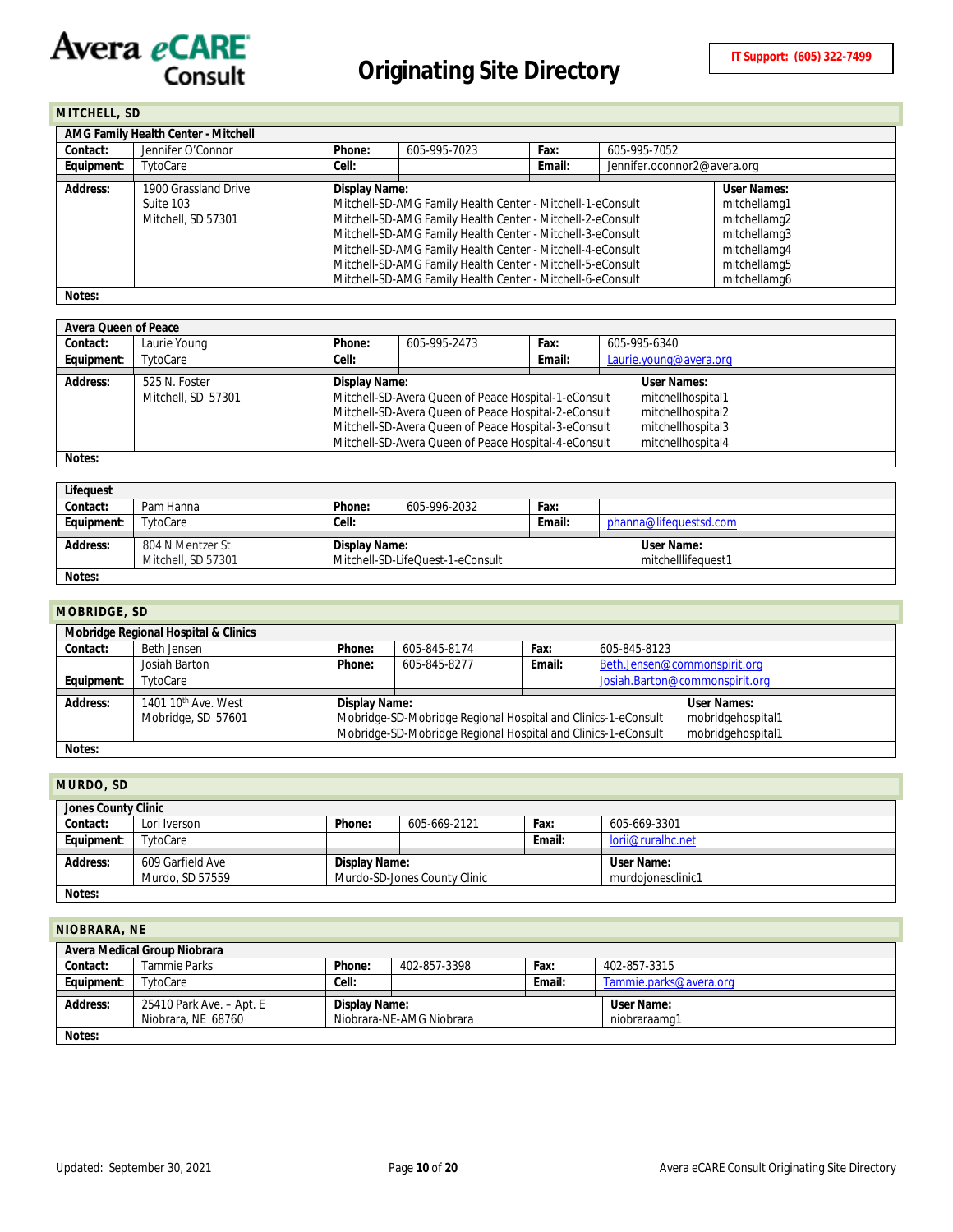# <span id="page-10-0"></span>**O'NEILL, NE**

|            | Avera Medical Group O'Neill |               |                                   |        |                     |
|------------|-----------------------------|---------------|-----------------------------------|--------|---------------------|
| Contact:   | Sue Pongratz                | Phone:        | 402-336-2903                      | Fax:   | 402-336-2983        |
| Equipment: | TytoCare                    | Cell:         |                                   | Email: | spongratz@avera.org |
|            |                             |               |                                   |        |                     |
| Address:   | 300 N. 2 <sup>nd</sup> St.  | Display Name: |                                   |        | User Name:          |
|            | O'Neill, NE 68763           |               | O'Neill-NE-AMG O'Neill-1-eConsult |        | oneillamg1          |
| Notes:     |                             |               |                                   |        |                     |

|            | Avera St. Anthony's Hospital |                              |                                                    |        |                        |  |  |
|------------|------------------------------|------------------------------|----------------------------------------------------|--------|------------------------|--|--|
| Contact:   | Cathy McCray                 | Phone:                       | 402-336-5122                                       | Fax:   | 402-336-5120           |  |  |
| Equipment: | TytoCare                     | Cell:                        |                                                    | Email: | Cathy.mccray@avera.org |  |  |
|            |                              |                              |                                                    |        |                        |  |  |
| Address:   | 300 N. 2 <sup>nd</sup> St.   | User Names:<br>Display Name: |                                                    |        |                        |  |  |
|            | O'Neill, NE 68763            |                              | O'Neill-NE-Avera St. Anthony's Hospital-1-eConsult |        | oneillhospital1        |  |  |
|            |                              |                              | O'Neill-NE-Avera St. Anthony's Hospital-2-eConsult |        | oneillhospital2        |  |  |
|            |                              |                              | O'Neill-NE-Avera St. Anthony's Hospital-3-eConsult |        | oneillhospital3        |  |  |
| Notes:     |                              |                              |                                                    |        |                        |  |  |

## <span id="page-10-1"></span>**ONIDA, SD**

| ----------   |                   |               |                                  |        |                      |
|--------------|-------------------|---------------|----------------------------------|--------|----------------------|
| Onida Clinic |                   |               |                                  |        |                      |
| Contact:     | Jessica Olivier   | Phone:        | 605-258-2635                     | Fax:   | 605-258-2499         |
| Equipment:   | TytoCare          |               |                                  | Email: | iessicao@ruralhc.net |
|              |                   |               |                                  |        |                      |
| Address:     | 303 S Main Street | Display Name: |                                  |        | User Name:           |
|              | Onida, SD 57564   |               | Onida-SD-Onida Clinic-1-eConsult |        | onidaclinic1         |
| Notes:       |                   |               |                                  |        |                      |

#### <span id="page-10-2"></span>**PARKSTON, SD**

|            | Avera St. Benedict Health Center & CRH Clinic |               |                                                                                                                        |        |              |                                                    |  |  |
|------------|-----------------------------------------------|---------------|------------------------------------------------------------------------------------------------------------------------|--------|--------------|----------------------------------------------------|--|--|
| Contact:   | Janelle Reichert/Holly Steiner                | Phone:        | 605-928-3311                                                                                                           | Fax:   | 605-928-4414 |                                                    |  |  |
| Equipment: | TytoCare                                      | Cell:         |                                                                                                                        | Email: |              | Janelle.reichert@avera.org/holly.steiner@avera.org |  |  |
| Address:   | 401 West Glynn Dr.<br>Parkston, SD 57366      | Display Name: | Parkston-SD-Avera Saint Benedict Health Center-1-eConsult<br>Parkston-SD-Avera Saint Benedict Health Center-2-eConsult |        |              | User Names:<br>parkstonhealth1<br>parkstonhealth2  |  |  |
| Notes:     |                                               |               |                                                                                                                        |        |              |                                                    |  |  |

#### <span id="page-10-3"></span>**PIERCE, NE**

|            | <b>Avera Medical Group Pierce</b>              |                                       |              |        |                          |
|------------|------------------------------------------------|---------------------------------------|--------------|--------|--------------------------|
| Contact:   | Cindv Warneke                                  | Phone:                                | 402-329-6780 | Fax:   | 402-329-6675             |
| Equipment: | TytoCare                                       | Cell:                                 |              | Email: | Cindy.warneke@avera.org  |
| Address:   | 503 N. 6 <sup>th</sup> St.<br>Pierce, NE 68767 | Display Name:<br>Pierce-NE-AMG Pierce |              |        | User Name:<br>pierceamg1 |
| Notes:     |                                                |                                       |              |        |                          |

# <span id="page-10-4"></span>**PIERRE, SD**

|            | <b>Avera Medical Group Pierre</b> |               |                                 |      |  |                         |
|------------|-----------------------------------|---------------|---------------------------------|------|--|-------------------------|
| Contact:   | Jody Williams                     | Phone:        | 605-945-5267                    | Fax: |  | 605-945-5295            |
| Equipment: | TytoCare                          | eConsult Rm:  | 605-224-4769<br>Email:          |      |  | Jody.williams@avera.org |
|            |                                   |               |                                 |      |  |                         |
| Address:   | 100 MAC Lane                      | Display Name: |                                 |      |  | <b>User Names:</b>      |
|            | Pierre, SD 57501                  |               | Pierre-SD-AMG Pierre-1-eConsult |      |  | pierreamg1              |
|            |                                   |               | Pierre-SD-AMG Pierre-2-eConsult |      |  | pierreamg2              |
|            |                                   |               | Pierre-SD-AMG Pierre-3-eConsult |      |  | pierreamq3              |
| Notes:     |                                   |               |                                 |      |  |                         |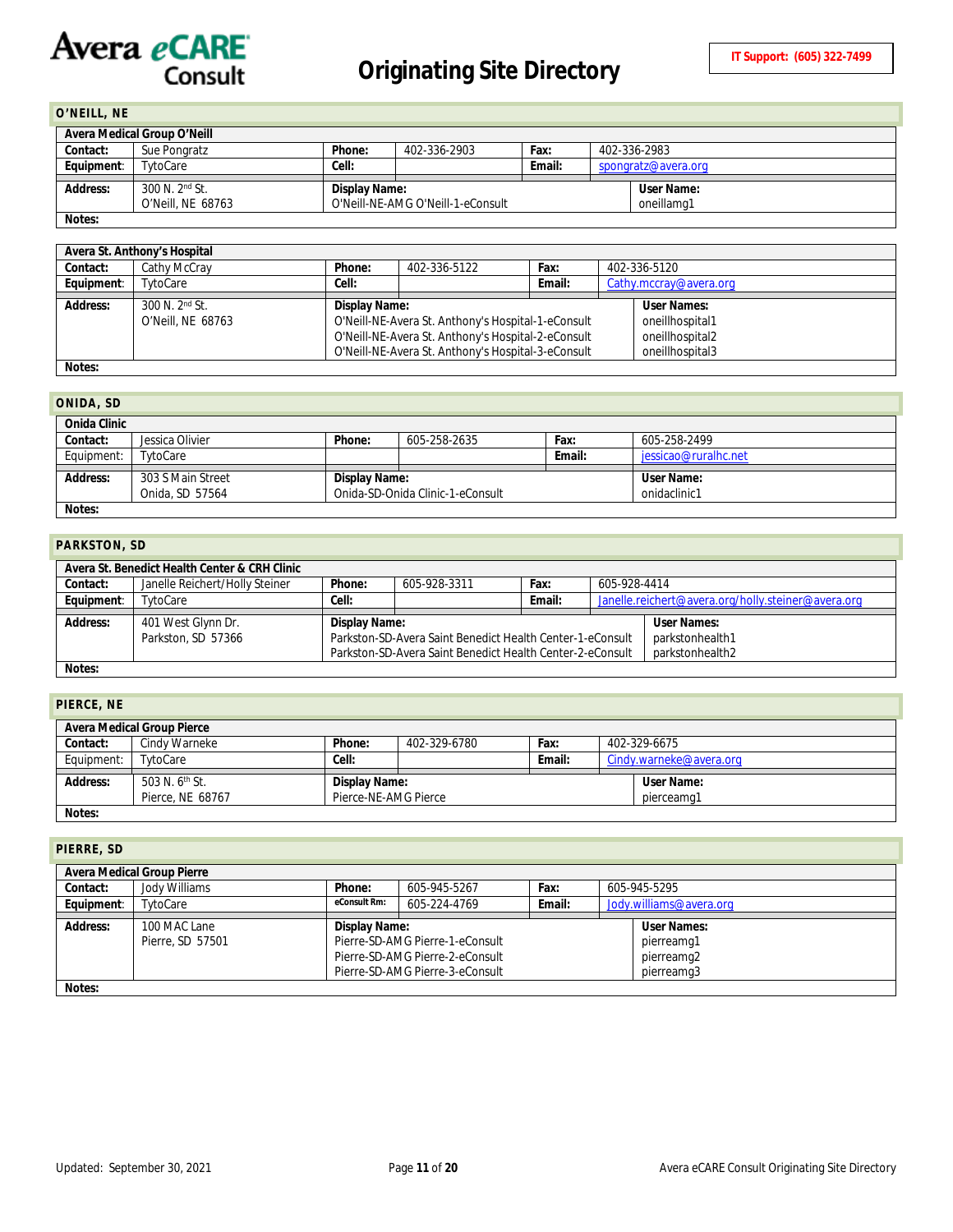

| Avera St. Mary's |                                        |                  |                                                                                                                                                                                                                                                                                                          |        |                                                                                                                               |
|------------------|----------------------------------------|------------------|----------------------------------------------------------------------------------------------------------------------------------------------------------------------------------------------------------------------------------------------------------------------------------------------------------|--------|-------------------------------------------------------------------------------------------------------------------------------|
| Contact:         | Karna Pfeffer                          | Phone:           | 605-224-3369                                                                                                                                                                                                                                                                                             | Fax:   | 605-224-3416                                                                                                                  |
| Equipment:       | TytoCare                               | Telemed<br>Room: | 605-224-3104                                                                                                                                                                                                                                                                                             | Email: | Karna.Pfeffer@avera.org                                                                                                       |
| Address:         | 800 E. Dakota Ave.<br>Pierre, SD 57501 | Display Name:    | Pierre-SD-Avera St. Mary's Hospital-1-eConsult<br>Pierre-SD-Avera St. Mary's Hospital-2-eConsult<br>Pierre-SD-Avera St. Mary's Hospital-3-eConsult<br>Pierre-SD-Avera St. Mary's Hospital-4-eConsult<br>Pierre-SD-Avera St. Mary's Hospital-5-eConsult<br>Pierre-SD-Avera St. Mary's Hospital-6-eConsult |        | User Names:<br>pierrehospital1<br>pierrehospital2<br>pierrehospital3<br>pierrehospital4<br>pierrehospital5<br>pierrehospital6 |
| Notes:           |                                        |                  |                                                                                                                                                                                                                                                                                                          |        |                                                                                                                               |

#### <span id="page-11-0"></span>**PIPESTONE, MN**

|                 | Pipestone County Medical Center & Family Clinic Avera |               |              |        |                                                                               |                  |
|-----------------|-------------------------------------------------------|---------------|--------------|--------|-------------------------------------------------------------------------------|------------------|
| Contact:        | Julie Carrow                                          | Phone:        | 507-825-6260 | Fax:   | 507-825-5914                                                                  |                  |
|                 | Amy Nelson                                            |               |              |        |                                                                               |                  |
| Equipment:      | TytoCare                                              | Cell:         |              | Email: | Julie.Carrow@avera.org                                                        |                  |
|                 |                                                       |               |              |        | Amy.Nelson@avera.org                                                          |                  |
| <b>Address:</b> | 916 4th Ave. SW                                       | Display Name: |              |        |                                                                               | User Names:      |
|                 | Pipestone, MN 56164                                   |               |              |        | Pipestone-MN-Pipestone County Medical Center & Family Clinic Avera-1-eConsult | pipestoneclinic1 |
|                 |                                                       |               |              |        | Pipestone-MN-Pipestone County Medical Center & Family Clinic Avera-2-eConsult | pipestoneclinic2 |
|                 |                                                       |               |              |        | Pipestone-MN-Pipestone County Medical Center & Family Clinic Avera-3-eConsult | pipestoneclinic3 |
| Notes:          |                                                       |               |              |        |                                                                               |                  |

|            | Southwestern Mental Health Center Avera - Pipestone |               |                            |        |                                                 |
|------------|-----------------------------------------------------|---------------|----------------------------|--------|-------------------------------------------------|
| Contact:   | LaDonna Harris/Gail Schulze                         | Phone:        | 507-825-5888               | Fax:   | 507-825-5880                                    |
| Equipment: | TytoCare                                            | Cell:         |                            | Email: | Ladonna.harris@swmhc.org/gail.schulze@swmhc.org |
|            |                                                     |               |                            |        |                                                 |
|            |                                                     |               |                            |        |                                                 |
| Address:   | 1016 8 <sup>th</sup> Ave. SW                        | Display Name: |                            |        | User Name:                                      |
|            | Pipestone, MN 56164                                 |               | Pipestone-MN-SWMH-eConsult |        |                                                 |

# <span id="page-11-1"></span>**PLATTE, SD**

|            | Platte Health Center Avera (Clinic) |               |                                                 |        |                            |
|------------|-------------------------------------|---------------|-------------------------------------------------|--------|----------------------------|
| Contact:   | Mindi Veurink                       | Phone:        | 605-337-1526                                    | Fax:   | 605-337-3360               |
| Equipment: | TytoCare                            | Cell:         |                                                 | Email: | Melinda. Veurink@avera.org |
|            |                                     |               |                                                 |        |                            |
| Address:   | 604 E.7 <sup>th</sup> St.           | Display Name: |                                                 |        | User Name:                 |
|            | Platte, SD 57369                    |               | Platte-SD-Platte Health Center Avera-1-eConsult |        | plattehealth1              |
| Notes:     |                                     |               |                                                 |        |                            |

|            | Platte Health Center Avera (Hospital) |               |                                                 |        |                          |
|------------|---------------------------------------|---------------|-------------------------------------------------|--------|--------------------------|
| Contact:   | <b>Hospital Nurses Station</b>        | Phone:        | 605-337-1509                                    | Fax:   | 605-337-2289             |
| Equipment: | TytoCare                              | Cell:         |                                                 | Email: | Jody.sternberg@avera.org |
|            |                                       |               |                                                 |        |                          |
|            |                                       |               |                                                 |        |                          |
| Address:   | 601 E. $7th$ ST.                      | Display Name: |                                                 |        | User Name:               |
|            |                                       |               |                                                 |        |                          |
|            | Platte, SD 57369                      |               | Platte-SD-Platte Health Center Avera-2-eConsult |        | plattehealth2            |

#### <span id="page-11-2"></span>**PRESHO, SD**

|            | Stanley - Jones Memorial Clinic |               |                                         |        |                       |
|------------|---------------------------------|---------------|-----------------------------------------|--------|-----------------------|
| Contact:   | Rosemary Collins                | Phone:        | 605-895-2589                            | Fax:   | 605-895-2325          |
| Equipment: | TytoCare                        | Cell:         |                                         | Email: | rosemaryc@ruralhc.net |
|            |                                 |               |                                         |        |                       |
|            |                                 |               |                                         |        |                       |
| Address:   | 116 N Main Avenue               | Display Name: |                                         |        | User Name:            |
|            | Presho, SD 57568                |               | Presho-SD-Stanley-Jones Memorial Clinic |        | preshoclinic1         |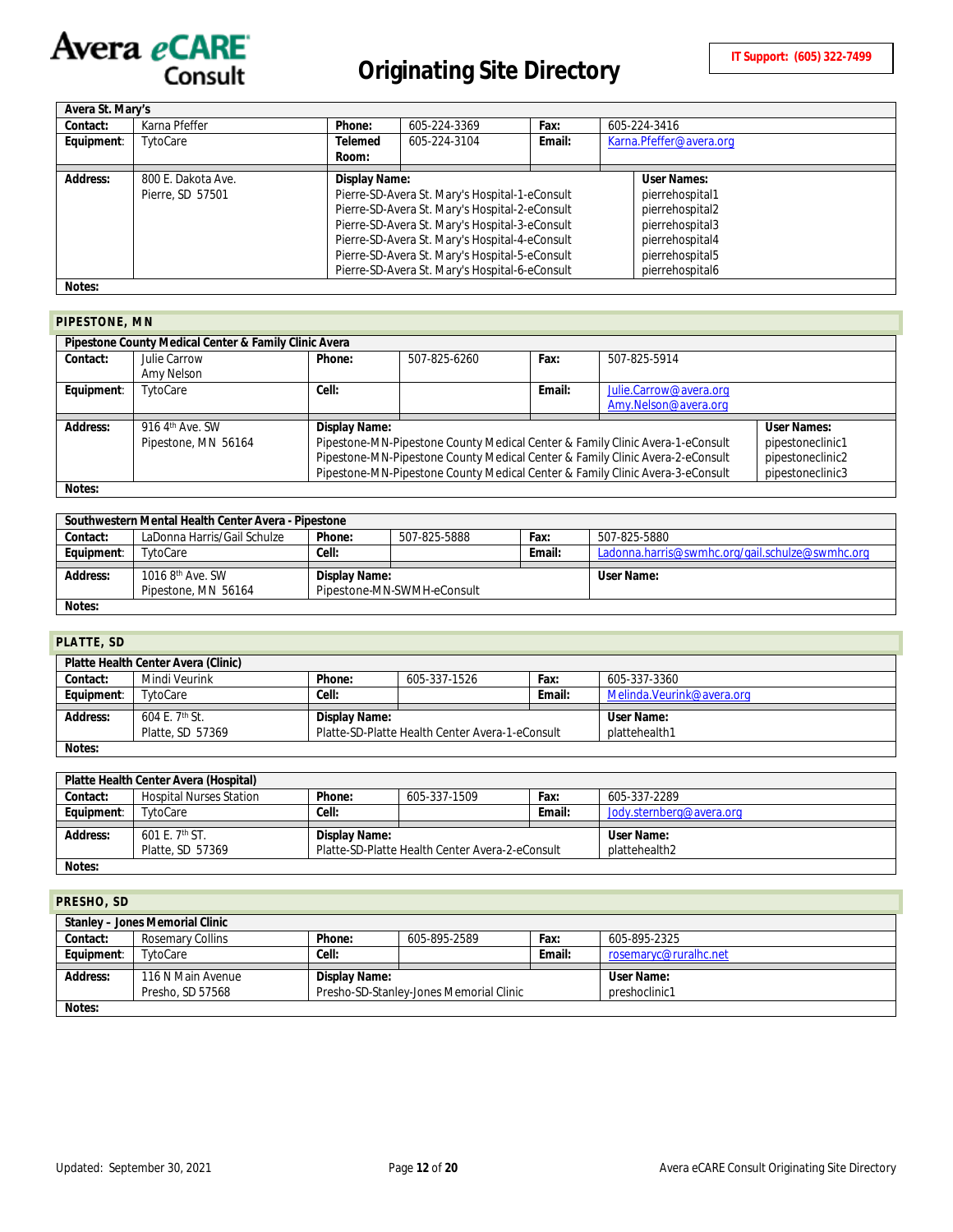<span id="page-12-0"></span>

| <b>REDFIELD, SD</b>                         |                              |                                                |                                                          |        |                              |                   |  |  |
|---------------------------------------------|------------------------------|------------------------------------------------|----------------------------------------------------------|--------|------------------------------|-------------------|--|--|
| <b>Community Memorial Hospital Redfield</b> |                              |                                                |                                                          |        |                              |                   |  |  |
| Contact:                                    | Barb Boomsma                 | Fax:<br>Phone:<br>605-472-1110<br>605-472-2955 |                                                          |        |                              |                   |  |  |
| Equipment:                                  | TytoCare                     | Cell:                                          |                                                          | Email: | Barb.Boomsma@redfieldcmh.org |                   |  |  |
|                                             |                              |                                                |                                                          |        |                              |                   |  |  |
| Address:                                    | 111 W. 10 <sup>th</sup> Ave. | Display Name:                                  |                                                          |        |                              | User Names:       |  |  |
|                                             | Redfield, SD 57469           |                                                | Redfield-SD-Community Memorial Hospital Avera-1-eConsult |        |                              | redfieldhospital1 |  |  |
|                                             |                              |                                                | Redfield-SD-Community Memorial Hospital Avera-2-eConsult |        |                              | redfieldhospital2 |  |  |
|                                             |                              |                                                | Redfield-SD-Community Memorial Hospital Avera-3-eConsult |        |                              | redfieldhospital3 |  |  |
| Notes:                                      |                              |                                                |                                                          |        |                              |                   |  |  |

#### <span id="page-12-1"></span>**ROCK RAPIDS, IA**

| <b>AMG Rock Rapids Clinic</b> |                       |                                                            |              |        |                      |            |  |
|-------------------------------|-----------------------|------------------------------------------------------------|--------------|--------|----------------------|------------|--|
| Contact:                      | Kate Nagel            | Phone:                                                     | 712-472-5300 | Fax:   |                      |            |  |
| Equipment:                    | TytoCare              | Cell:                                                      |              | Email: | Kate.Nagel@avera.org |            |  |
|                               |                       |                                                            |              |        |                      |            |  |
| Address:                      | 1100 S 10th Ave       | Display Name:                                              |              |        |                      | User Name: |  |
|                               | Rock Rapids, IA 51246 | Rock Rapids-IA-AMG Rock Rapids-1-eConsult<br>rockrapidsamg |              |        |                      |            |  |
| Notes:                        |                       |                                                            |              |        |                      |            |  |

| <b>Merrill Pioneer Community Hospital</b> |                       |               |                                                              |        |                      |                     |  |
|-------------------------------------------|-----------------------|---------------|--------------------------------------------------------------|--------|----------------------|---------------------|--|
| Contact:                                  | Kate Nagel            | Phone:        | 712-4772-5300                                                | Fax:   |                      |                     |  |
| Equipment:                                | TytoCare              | Cell:         |                                                              | Email: | Kate.Nagel@avera.org |                     |  |
|                                           |                       |               |                                                              |        |                      |                     |  |
|                                           |                       |               |                                                              |        |                      |                     |  |
| Address:                                  | 1100 S 10th Ave       | Display Name: |                                                              |        |                      | User Name:          |  |
|                                           | Rock Rapids, IA 51246 |               | Rock Rapids-IA-Merrill Pioneer Community Hospital-1-eConsult |        |                      | rockrapidshospital1 |  |

# <span id="page-12-2"></span>**ROCK VALLEY, IA**

| Hegg Memorial Health Center Avera |                                                             |                                                                                          |  |        |                      |            |  |  |
|-----------------------------------|-------------------------------------------------------------|------------------------------------------------------------------------------------------|--|--------|----------------------|------------|--|--|
| Contact:                          | 712-476-8020<br>Phone:<br>712-476-8090<br>Carie Rus<br>Fax: |                                                                                          |  |        |                      |            |  |  |
| Equipment:                        | TytoCare                                                    | Cell:                                                                                    |  | Email: | Carie.Rus@hegghc.org |            |  |  |
|                                   |                                                             |                                                                                          |  |        |                      |            |  |  |
| Address:                          | 1202 21st Ave.                                              | Display Name:                                                                            |  |        |                      | User Name: |  |  |
|                                   | Rock Valley, IA 51247                                       | Rock Valley-IA-Hegg Memorial Health Center Avera-1-eConsult<br>rockvalleymemorialhealth1 |  |        |                      |            |  |  |
| Notes:                            |                                                             |                                                                                          |  |        |                      |            |  |  |

| <b>Hegg Medical Clinic</b> |                       |               |                                               |            |                      |  |  |
|----------------------------|-----------------------|---------------|-----------------------------------------------|------------|----------------------|--|--|
| Contact:                   | Carie Rus             | Phone:        | 712-476-8020                                  | Fax:       | 712-476-8090         |  |  |
| Equipment:                 | TytoCare              | Cell:         |                                               | Email:     | Carie.Rus@hegghc.org |  |  |
|                            |                       |               |                                               |            |                      |  |  |
| Address:                   | 1202 21st Ave         | Display Name: |                                               | User Name: |                      |  |  |
|                            | Rock Valley, IA 51247 |               | Rock Valley-IA-Hegg Medical Clinic-1-eConsult |            | rockvallevclinic1    |  |  |
| Notes:                     |                       |               |                                               |            |                      |  |  |

<span id="page-12-3"></span>

| SALEM, SD  |                                                                                                                             |        |              |      |              |  |  |
|------------|-----------------------------------------------------------------------------------------------------------------------------|--------|--------------|------|--------------|--|--|
|            | Avera Medical Group McGreevy Salem                                                                                          |        |              |      |              |  |  |
| Contact:   | Sharon Paweltzki                                                                                                            | Phone: | 605-425-2855 | Fax: | 605-425-2149 |  |  |
| Equipment: | Email:<br>Sharon.paweltzki@avera.org<br>Cell:<br>TytoCare                                                                   |        |              |      |              |  |  |
| Address:   | 740 S. Hill Street<br>User Name:<br>Display Name:<br>Salem-SD-AMG McGreevy Salem-1-eConsult<br>Salem, SD 57058<br>salemamg1 |        |              |      |              |  |  |
| Notes:     |                                                                                                                             |        |              |      |              |  |  |

#### <span id="page-12-4"></span>**SCOTLAND, SD**

| Landmann-Jungman Memorial Hospital |                    |                                                                                       |                                                                 |        |                        |                    |  |  |
|------------------------------------|--------------------|---------------------------------------------------------------------------------------|-----------------------------------------------------------------|--------|------------------------|--------------------|--|--|
| Contact:                           | Melissa Gale       | Phone:                                                                                | 605-583-2226                                                    | Fax:   | 605-583-6125           |                    |  |  |
| Equipment:                         | TytoCare           | Cell:                                                                                 |                                                                 | Email: | Melissa.Gale@avera.org |                    |  |  |
|                                    |                    |                                                                                       |                                                                 |        |                        |                    |  |  |
| Address:                           | 600 Billars St.    |                                                                                       | User Names:<br>Display Name:                                    |        |                        |                    |  |  |
|                                    | Scotland, SD 57059 |                                                                                       | Scotland-SD-Landmann-Jungman Memorial Hospital Avera-1-eConsult |        |                        | scottlandhospital1 |  |  |
|                                    |                    | Scotland-SD-Landmann-Jungman Memorial Hospital Avera-1-eConsult<br>scottlandhospital1 |                                                                 |        |                        |                    |  |  |
| Notes:                             |                    |                                                                                       |                                                                 |        |                        |                    |  |  |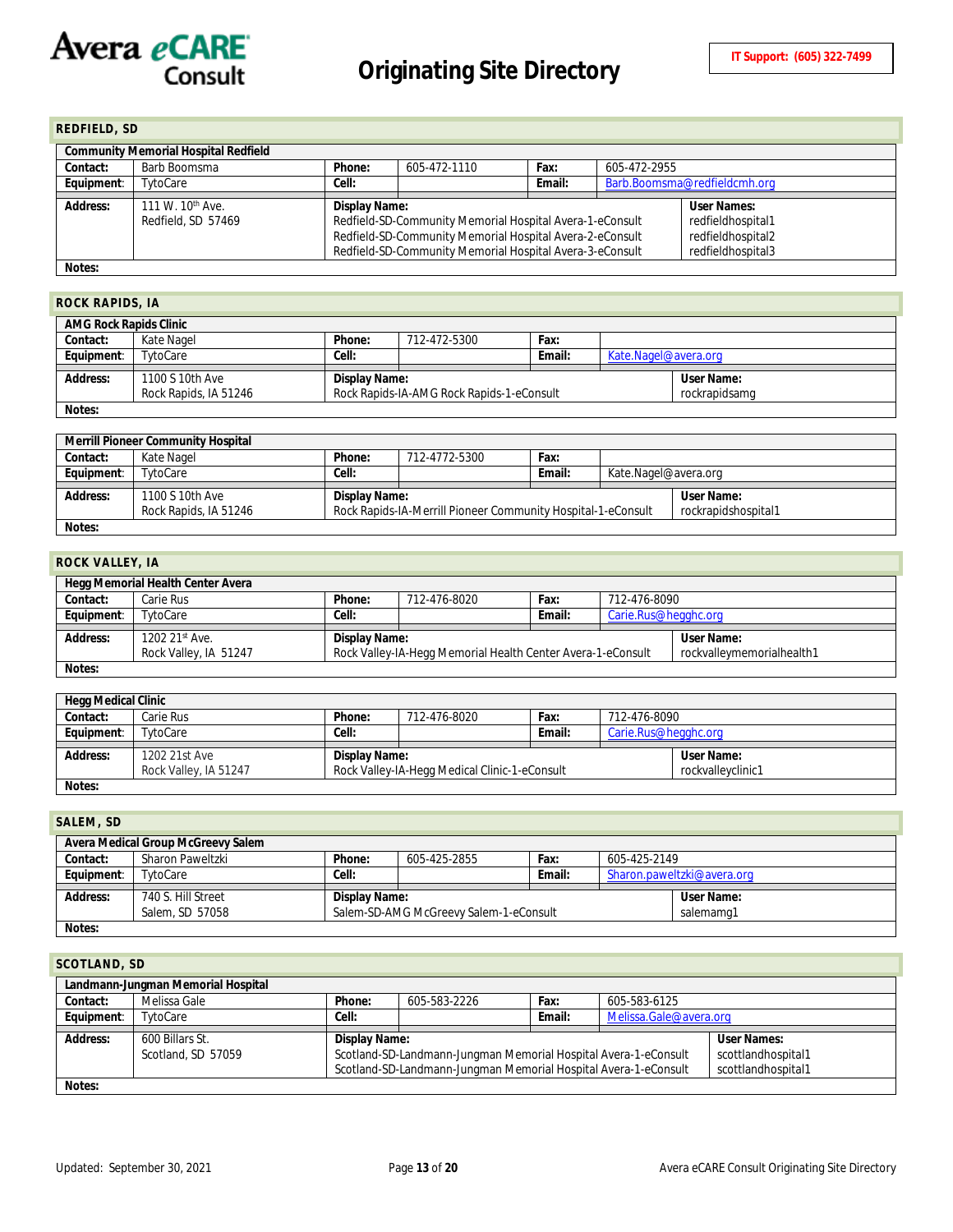<span id="page-13-0"></span>

| SELBY, SD                 |                                     |               |                               |        |              |                            |  |
|---------------------------|-------------------------------------|---------------|-------------------------------|--------|--------------|----------------------------|--|
| Avera Medical Group Selby |                                     |               |                               |        |              |                            |  |
| Contact:                  | Andrea Sandmeier                    | Phone:        | 605-649-9999                  | Fax:   | 605-649-9987 |                            |  |
| Equipment:                | TytoCare                            | Cell:         |                               | Email: |              | Andrea.sandmeier@avera.org |  |
| Address:                  | 4401 Main Street<br>Selby, SD 57472 | Display Name: | Selby-SD-AMG Selby-1-eConsult |        |              | User Name:<br>selbyamg1    |  |
| Notes:                    |                                     |               |                               |        |              |                            |  |

#### <span id="page-13-1"></span>**SIBLEY, IA**

|            | Osceola Community Hospital |               |                                                 |        |  |                           |  |  |
|------------|----------------------------|---------------|-------------------------------------------------|--------|--|---------------------------|--|--|
| Contact:   | Darlene Jurgens/Mary Gacke | Phone:        | 712-754-2574                                    | Fax:   |  | 712-754-3781              |  |  |
| Equipment: | TytoCare                   | Cell:         |                                                 | Email: |  | Darlene.jurgens@avera.org |  |  |
|            |                            |               |                                                 |        |  | mary.gacke@avera.org      |  |  |
|            |                            |               |                                                 |        |  |                           |  |  |
|            |                            |               |                                                 |        |  |                           |  |  |
| Address:   | 600 9th Ave. North         | Display Name: |                                                 |        |  | User Names:               |  |  |
|            | Sibley, IA 51249           |               | Sibley-IA-Osceola Community Hospital-1-eConsult |        |  | sibleyhospital1           |  |  |
|            |                            |               | Sibley-IA-Osceola Community Hospital-2-eConsult |        |  | sibleyhospital2           |  |  |

### <span id="page-13-2"></span>**SIOUX CENTER, IA**

| <b>Sioux Center Health</b> |                                |                                                |                                                |        |                                       |                    |  |  |
|----------------------------|--------------------------------|------------------------------------------------|------------------------------------------------|--------|---------------------------------------|--------------------|--|--|
| Contact:                   | Kavti Beukelman                | Phone:<br>712-722-8220<br>Fax:<br>712-722-8486 |                                                |        |                                       |                    |  |  |
| Equipment:                 | TytoCare                       | Cell:                                          |                                                | Email: | katyi.beukelman@siouxcenterhealth.org |                    |  |  |
|                            |                                |                                                |                                                |        |                                       |                    |  |  |
| Address:                   | 1101 9 <sup>th</sup> Street SE | Display Name:                                  |                                                |        |                                       | User Names:        |  |  |
|                            | Sioux Center, IA 51250         |                                                | Sioux Center-IA-Sioux Center Health-1-eConsult |        |                                       | Siouxcenterhealth1 |  |  |
|                            |                                |                                                | Sioux Center-IA-Sioux Center Health-2-eConsult |        |                                       | siouxcenterhealth2 |  |  |
|                            |                                |                                                | Sioux Center-IA-Sioux Center Health-3-eConsult |        | siouxcenterhealth3                    |                    |  |  |
| Notes:                     |                                |                                                |                                                |        |                                       |                    |  |  |

### <span id="page-13-3"></span>**SPENCER, IA**

|                 | <b>Spencer Hospital</b>             |               |                                                                                                                            |        |                                                          |  |  |  |
|-----------------|-------------------------------------|---------------|----------------------------------------------------------------------------------------------------------------------------|--------|----------------------------------------------------------|--|--|--|
| Contact:        | Robin Glander, Scheduling Coor.     | Phone:        | 712-264-8421                                                                                                               | Fax:   | 712-264-8553                                             |  |  |  |
|                 | Clara Graesing, Dir.of Telemedicine | Phone:        | 712-264-8674                                                                                                               | Email: | rglander@spencerhospital.org                             |  |  |  |
| Equipment:      | TytoCare                            |               |                                                                                                                            |        |                                                          |  |  |  |
| <b>Address:</b> | 1200 1st Ave. E.                    | Display Name: |                                                                                                                            |        | User Names:                                              |  |  |  |
|                 | Spencer, IA 51301                   |               | Spencer-IA-Spencer Hospital-1-eConsult<br>Spencer-IA-Spencer Hospital-2-eConsult<br>Spencer-IA-Spencer Hospital-3-eConsult |        | spencerhospital1<br>spencerhospital2<br>spencerhospital3 |  |  |  |

### <span id="page-13-4"></span>**SPIRIT LAKE, IA**

| Avera Medical Group Spirit Lake |                       |               |                                           |        |                                |  |  |  |
|---------------------------------|-----------------------|---------------|-------------------------------------------|--------|--------------------------------|--|--|--|
| Contact:                        | Bethany Zishka        | Phone:        | 712-336-8650                              | Fax:   | 712-336-8633                   |  |  |  |
| Equipment:                      | TytoCare              | Cell:         |                                           | Email: | Bethany.zishka@lakeshealth.org |  |  |  |
|                                 |                       |               |                                           |        |                                |  |  |  |
| Address:                        | 2301 Hwy. 71          | Display Name: |                                           |        | User Name:                     |  |  |  |
|                                 | Spirit Lake, IA 51360 |               | Spirit Lake-IA-AMG Spirit Lake-1-eConsult |        | spiritlakeamg1                 |  |  |  |
| Notes:                          |                       |               |                                           |        |                                |  |  |  |

**Lakes Regional Healthcare Center Contact:** Bethany Zishka **Phone:** 712-336-8650 **Fax:** 712-336-8633 **Equipment**: TytoCare **Cell: Cell: Cell: Cell: Email:** [Bethany.zishka@lakeshealth.org](mailto:Bethany.zishka@lakeshealth.org) **Address:** 2301 Hwy. 71 Spirit Lake, IA 51301 **Display Name:** Spirit Lake-IA-Lakes Regional Healthcare-1-eConsult Spirit Lake-IA-Lakes Regional Healthcare-2-eConsult **User Names:** spiritlakehealthcare1 spiritlakehealthcare2 **Notes:**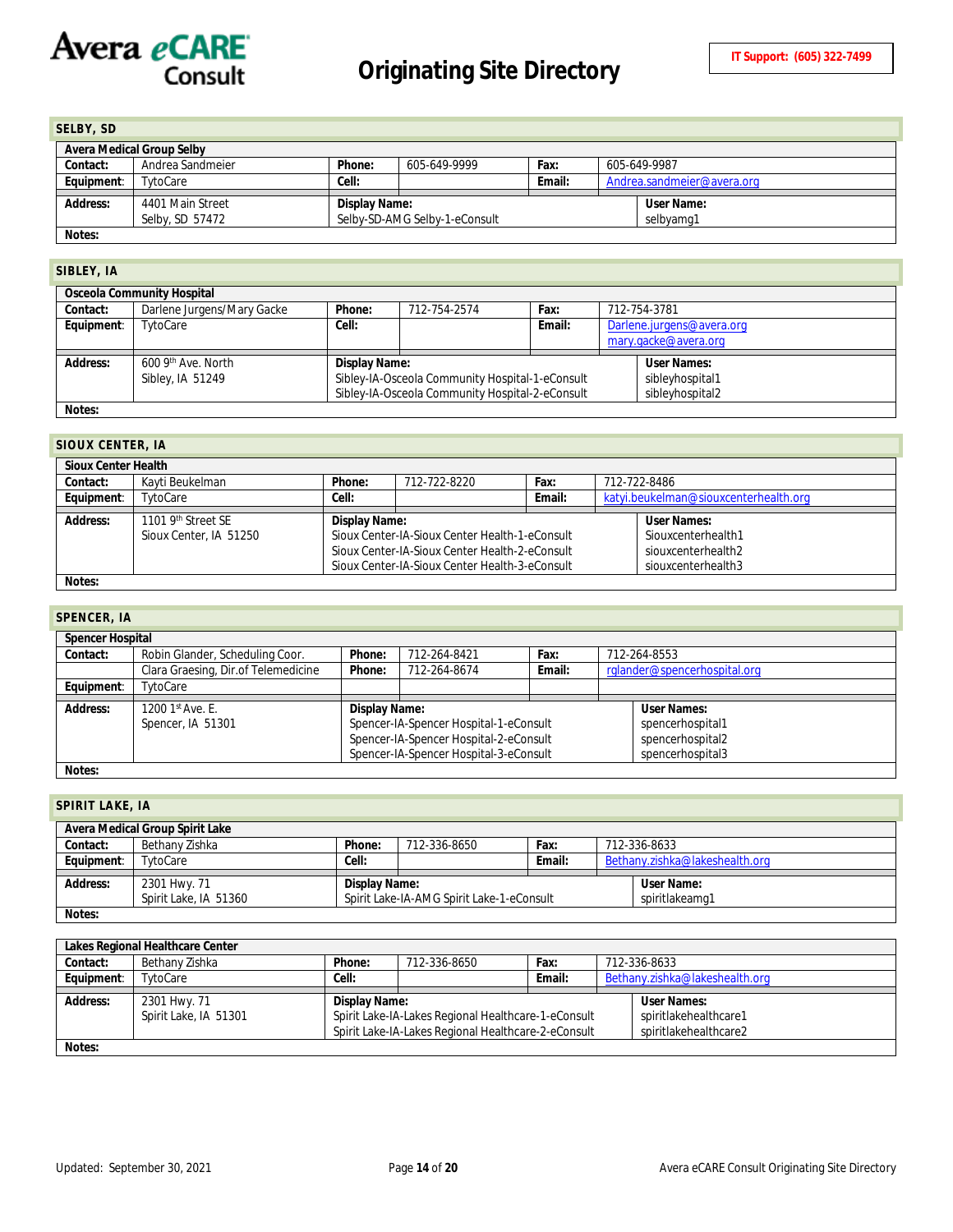# Avera eCARE

<span id="page-14-0"></span>

| TYLER, MN                       |                   |               |                                          |        |                         |                |  |
|---------------------------------|-------------------|---------------|------------------------------------------|--------|-------------------------|----------------|--|
| Avera Tyler Hospital and Clinic |                   |               |                                          |        |                         |                |  |
| Contact:                        | Sarah Griesse     | Phone:        | 507-247-2360                             | Fax:   | 507-247-5184            |                |  |
| Equipment:                      | TytoCare          | Cell:         |                                          | Email: | Sarah.griesse@avera.org |                |  |
|                                 |                   |               |                                          |        |                         |                |  |
| Address:                        | 240 Willow Street | Display Name: |                                          |        |                         | User Names:    |  |
|                                 | P.O. Box 280      |               | Tyler-MN-Avera Tyler Hospital-1-eConsult |        |                         | tylerhospital1 |  |
|                                 | Tyler, MN 56178   |               | Tyler-MN-Avera Tyler Hospital-2-eConsult |        |                         | tylerhospital2 |  |
|                                 |                   |               | Tyler-MN-Avera Tyler Hospital-3-eConsult |        |                         | tylerhospital3 |  |
| Notes:                          |                   |               |                                          |        |                         |                |  |

#### <span id="page-14-1"></span>**TYNDALL, SD**

| Bon Homme Family Practice Clinic Avera |                                                   |               |                                                              |        |                         |                                      |  |  |
|----------------------------------------|---------------------------------------------------|---------------|--------------------------------------------------------------|--------|-------------------------|--------------------------------------|--|--|
| Contact:                               | Konnie Soukup                                     | Phone:        | 605-589-2135                                                 | Fax:   | 605-589-2115            |                                      |  |  |
| Equipment:                             | TytoCare                                          | Cell:         |                                                              | Email: | Konnie.soukup@avera.org |                                      |  |  |
| Address:                               | 410 W. 16 <sup>th</sup> Ave.<br>Tyndall, SD 57066 | Display Name: | Tyndall-SD-Bon Homme Family Practice Clinic Avera-1-eConsult |        |                         | User Name:<br>tyndallfamilypractice1 |  |  |
|                                        |                                                   |               |                                                              |        |                         |                                      |  |  |

|            | St. Michael's Hospital Avera                      |                                                                                                                                                                                                                  |              |        |                         |                             |  |  |
|------------|---------------------------------------------------|------------------------------------------------------------------------------------------------------------------------------------------------------------------------------------------------------------------|--------------|--------|-------------------------|-----------------------------|--|--|
| Contact:   | Konnie Soukup                                     | Phone:                                                                                                                                                                                                           | 605-589-2135 | Fax:   | 605-589-2115            |                             |  |  |
|            | <b>Candice Crownover</b>                          |                                                                                                                                                                                                                  |              |        |                         |                             |  |  |
| Equipment: | TytoCare                                          | Cell:                                                                                                                                                                                                            |              | Email: | Konnie.soukup@avera.org |                             |  |  |
|            |                                                   |                                                                                                                                                                                                                  |              |        |                         | Candice.crownover@avera.org |  |  |
| Address:   | 410 W. 16 <sup>th</sup> Ave.<br>Tyndall, SD 57066 | User Names:<br>Display Name:<br>Tyndall-SD-Bon Homme Family Practice Clinic Avera-2-eConsult<br>tyndallfamilypractice2<br>Tyndall-SD-Bon Homme Family Practice Clinic Avera-3-eConsult<br>tyndallfamilypractice3 |              |        |                         |                             |  |  |
| Notes:     |                                                   |                                                                                                                                                                                                                  |              |        |                         |                             |  |  |

<span id="page-14-2"></span>

| <b>VERDIGRE, NE</b>           |                                        |                                                           |                            |        |              |                               |  |
|-------------------------------|----------------------------------------|-----------------------------------------------------------|----------------------------|--------|--------------|-------------------------------|--|
| <b>Avera Medical Verdigre</b> |                                        |                                                           |                            |        |              |                               |  |
| Contact:                      | <b>Allison Diedrichsen</b>             | Phone:                                                    | 402-668-2216               | Fax:   | 402-668-2310 |                               |  |
| Equipment:                    | TytoCare                               | Cell:                                                     |                            | Email: |              | Allison.Diedrishsen@avera.org |  |
| Address:                      | 401 James Street<br>Verdigre, NE 68783 | Display Name:<br>Verdigre-NE-Avera Medical Group Verdigre | User Name:<br>verdigreamg1 |        |              |                               |  |
| Notes:                        |                                        |                                                           |                            |        |              |                               |  |

<span id="page-14-3"></span>

| <b>WAGNER, SD</b> |                                          |                                                                                                                                                                                                             |              |        |                           |  |  |  |
|-------------------|------------------------------------------|-------------------------------------------------------------------------------------------------------------------------------------------------------------------------------------------------------------|--------------|--------|---------------------------|--|--|--|
|                   | Wagner Community Memorial Hospital Avera |                                                                                                                                                                                                             |              |        |                           |  |  |  |
| Contact:          | Tammy Johannsen/Marcia                   | Phone:                                                                                                                                                                                                      | 605-384-3611 | Fax:   | 605-384-3817              |  |  |  |
|                   | Podzimek                                 |                                                                                                                                                                                                             |              |        |                           |  |  |  |
| Equipment:        | TytoCare                                 | Cell:                                                                                                                                                                                                       |              | Email: | Tammy.johannsen@avera.org |  |  |  |
| Address:          | 513 3rd St. SW<br>Wagner, SD 57380       | <b>User Names:</b><br>Display Name:<br>Wagner-SD-Wagner Community Memorial Hospital Avera-1-eConsult<br>wagnerhospital1<br>Wagner-SD-Wagner Community Memorial Hospital Avera-2-eConsult<br>wagnerhospital2 |              |        |                           |  |  |  |
| Notes:            |                                          |                                                                                                                                                                                                             |              |        |                           |  |  |  |

### <span id="page-14-4"></span>**WESSINGTON SPRINGS, SD**

| Avera Weskota Memorial Hospital - COMING SOON! |                        |                                                                                               |                                                                                               |        |  |             |  |  |
|------------------------------------------------|------------------------|-----------------------------------------------------------------------------------------------|-----------------------------------------------------------------------------------------------|--------|--|-------------|--|--|
| Contact:                                       |                        | Phone:                                                                                        |                                                                                               | Fax:   |  |             |  |  |
| Equipment:                                     | TytoCare               | Cell:                                                                                         |                                                                                               | Email: |  |             |  |  |
|                                                |                        |                                                                                               |                                                                                               |        |  |             |  |  |
| Address:                                       | 604 1st St NE          | Display Name:                                                                                 |                                                                                               |        |  | User Names: |  |  |
|                                                | Wessington Springs, SD |                                                                                               | Wessington Springs-SD-Avera Weskota Memorial Hospital-1-eConsul<br>Wessingtonspringshospital1 |        |  |             |  |  |
|                                                | 57382                  | Wessington Springs-SD-Avera Weskota Memorial Hospital-2-eConsul<br>Wessingtonspringshospital2 |                                                                                               |        |  |             |  |  |
| Notes:                                         |                        |                                                                                               |                                                                                               |        |  |             |  |  |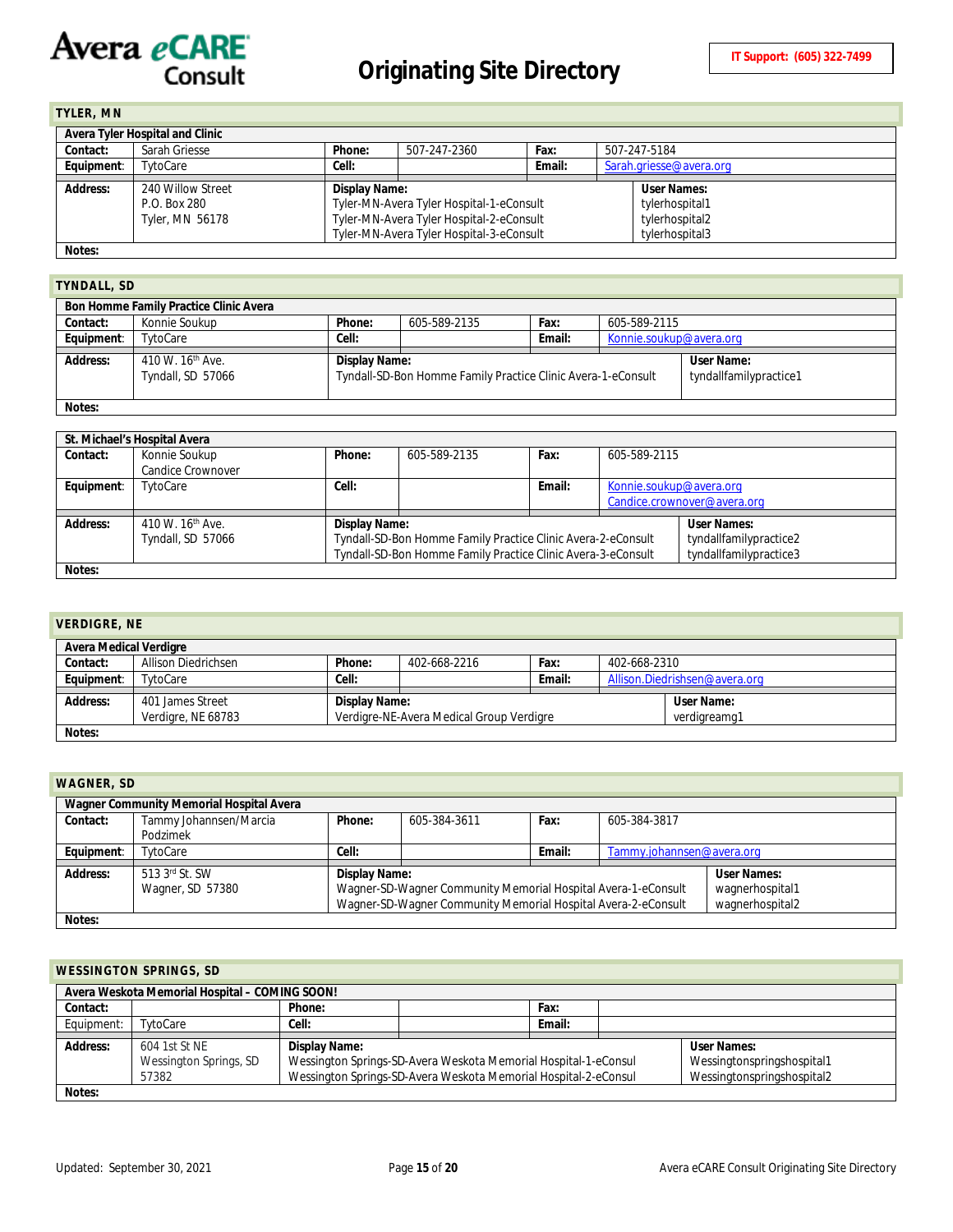# <span id="page-15-0"></span>**WHITE LAKE, SD**

| White Lake Medical Clinic Avera |                           |               |                                                                              |             |                         |  |  |
|---------------------------------|---------------------------|---------------|------------------------------------------------------------------------------|-------------|-------------------------|--|--|
| Contact:                        | Tiffany Thiry             | Phone:        | 605-337-1529                                                                 | Fax:        | 605-249-2344            |  |  |
| Equipment:                      | TytoCare                  | Cell:         |                                                                              | Email:      | Tiffany.thiry@avera.org |  |  |
|                                 |                           |               |                                                                              |             |                         |  |  |
| Address:                        | 306 S Johnston St.        | Display Name: |                                                                              | User Names: |                         |  |  |
|                                 | White Lake, SD 57383-2251 |               | White Lake-SD-White Lake Medical Clinic Avera-1-eConsult<br>whitelakeclinic1 |             |                         |  |  |
|                                 |                           |               |                                                                              |             |                         |  |  |

# <span id="page-15-1"></span>**WINDOM, MN**

| Avera Medical Group Windom |                          |                                                               |              |                    |  |                      |  |  |
|----------------------------|--------------------------|---------------------------------------------------------------|--------------|--------------------|--|----------------------|--|--|
| Contact:                   | Jenny Rupp               | Phone:                                                        | 507-831-8405 | Fax:               |  | 507-831-4170         |  |  |
| Equipment:                 | TvtoCare                 | Cell:                                                         |              | Email:             |  | Jenny.rupp@avera.org |  |  |
|                            |                          |                                                               |              |                    |  |                      |  |  |
| Address:                   | 820 2 <sup>nd</sup> Ave. | Display Name:                                                 |              | <b>User Names:</b> |  |                      |  |  |
|                            | Windom, MN 56101         | Windom-MN-Avera Medical Group Windom-1-eConsult<br>windomamg1 |              |                    |  |                      |  |  |
| Notes:                     |                          |                                                               |              |                    |  |                      |  |  |

| Southwestern Mental Health Center Avera |                           |               |                         |        |                        |  |  |  |
|-----------------------------------------|---------------------------|---------------|-------------------------|--------|------------------------|--|--|--|
| Contact:                                | Jan Bieser                | Phone:        | 507-831-2090            | Fax:   | 507-831-0185           |  |  |  |
| Equipment:                              | TytoCare                  | Cell:         |                         | Email: | Janet.bieser@swmhc.org |  |  |  |
|                                         |                           |               |                         |        |                        |  |  |  |
|                                         |                           |               |                         |        |                        |  |  |  |
| Address:                                | 41385 US Highway 71 North | Display Name: |                         |        | User Names:            |  |  |  |
|                                         | Windom, MN 56101          |               | Windom-MN-SWMH-eConsult |        |                        |  |  |  |

#### <span id="page-15-2"></span>**WINNER, SD**

| V               |                            |               |                                                 |             |  |                          |  |
|-----------------|----------------------------|---------------|-------------------------------------------------|-------------|--|--------------------------|--|
|                 | Avera Medical Group Winner |               |                                                 |             |  |                          |  |
| Contact:        | Jamie Sachtjen             | Phone:        | 605-842-2443                                    | Fax:        |  | 605-842-1650             |  |
| Equipment:      | TytoCare                   | Cell:         |                                                 | Email:      |  | Jamie.sachtjen@avera.org |  |
|                 |                            |               |                                                 |             |  |                          |  |
| <b>Address:</b> | $660 \,$ W, $2^{nd}$ St.   | Display Name: |                                                 | User Names: |  |                          |  |
|                 | P.O. Box 705               |               | Winner-SD-Avera Medical Group Winner-1-eConsult |             |  | winneramg1               |  |
|                 | Winner, SD 57580           |               |                                                 |             |  |                          |  |
| Notes:          |                            |               |                                                 |             |  |                          |  |

## <span id="page-15-3"></span>**WORTHINGTON, MN**

| Access Family Medical Clinic and Avera Medical Group Worthington |                       |               |                                                |        |  |                          |  |
|------------------------------------------------------------------|-----------------------|---------------|------------------------------------------------|--------|--|--------------------------|--|
| Contact:                                                         | Roxanne Nelson        | Phone:        | 507-372-2921 x8599                             | Fax:   |  | 507-372-5789             |  |
| Equipment:                                                       | TytoCare              | Cell:         |                                                | Email: |  | Roxanne.Nelson@avera.org |  |
|                                                                  |                       |               |                                                |        |  |                          |  |
|                                                                  |                       | Display Name: |                                                |        |  |                          |  |
| <b>Address:</b>                                                  | 1216 Ryans Rd.        |               |                                                |        |  | User Names:              |  |
|                                                                  | Worthington, MN 56187 |               | Worthington-MN-Avera Medical Group Worthington |        |  | worthingtonamg1          |  |
|                                                                  |                       |               | Worthington-MN-Avera Medical Group Worthington |        |  | worthingtonamg2          |  |

|            | Southwestern Mental Health Center Avera |                                     |                                     |        |                        |  |  |  |
|------------|-----------------------------------------|-------------------------------------|-------------------------------------|--------|------------------------|--|--|--|
| Contact:   | Tonya Grothe                            | Phone:                              | 507-376-4141                        | Fax:   | 507-376-4494           |  |  |  |
| Equipment: | TytoCare                                | Cell:                               |                                     | Email: | Tonya.grothe@avera.org |  |  |  |
|            |                                         |                                     |                                     |        |                        |  |  |  |
| Address:   | 1210 $5^{\text{th}}$ Ave.               | Display Name:                       |                                     |        | User Names:            |  |  |  |
|            | Worthington, MN 56187                   |                                     | Worthington-MN-SWMH-OutPt1-eConsult |        |                        |  |  |  |
|            |                                         | Worthington-MN-SWMH-OutPt2-eConsult |                                     |        |                        |  |  |  |
| Notes:     |                                         |                                     |                                     |        |                        |  |  |  |

<span id="page-15-4"></span>

| YANKTON, SD |                                    |               |                                                                                                                                                             |      |              |                                                                         |                            |
|-------------|------------------------------------|---------------|-------------------------------------------------------------------------------------------------------------------------------------------------------------|------|--------------|-------------------------------------------------------------------------|----------------------------|
|             | <b>Avera Sacred Heart Hospital</b> |               |                                                                                                                                                             |      |              |                                                                         |                            |
| Contact:    | Sarah Reifenrath                   | Phone:        | 605-655-6037                                                                                                                                                | Fax: | 605-668-8117 | Email:                                                                  | sarah.reifenrath@avera.org |
| Oncology    |                                    |               |                                                                                                                                                             |      |              |                                                                         |                            |
| Contact:    | Aliza Stout                        | Phone:        | 605-688-8125                                                                                                                                                | Fax: | 605-504-9512 | Email:                                                                  | Aliza.Stout@avera.org      |
| Equipment:  | TytoCare                           |               |                                                                                                                                                             |      |              |                                                                         |                            |
| Address:    | 501 Summit<br>Yankton, SD 57078    | Display Name: | Yankton-SD-Avera Sacred Heart Hospital-1-eConsult<br>Yankton-SD-Avera Sacred Heart Hospital-2-eConsult<br>Yankton-SD-Avera Sacred Heart Hospital-3-eConsult |      |              | User Names:<br>yanktonhospital1<br>yanktonhospital2<br>yanktonhospital3 |                            |
| Notes:      |                                    |               |                                                                                                                                                             |      |              |                                                                         |                            |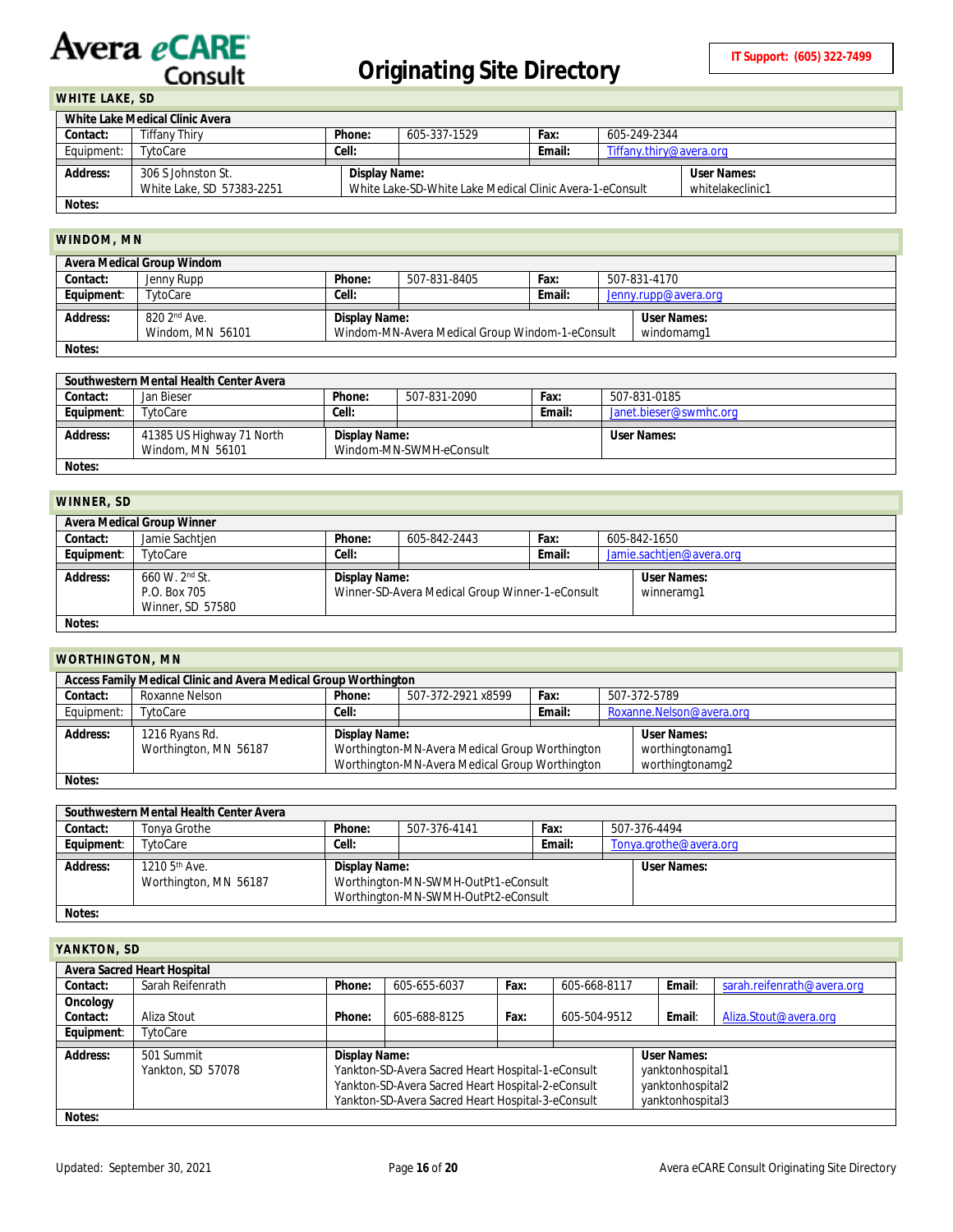

|                 | Yankton Medical Clinic, P.C.   |               |                                                   |        |                                  |
|-----------------|--------------------------------|---------------|---------------------------------------------------|--------|----------------------------------|
| Contact:        | Mark Povondra                  | Phone:        | 605-665-6933                                      | Fax:   | 605-665-6929                     |
|                 | Jill Mitzel/Jake Drotzman      | Cell:         |                                                   | Email: | jmitzel@yanktonmedicalclinic.com |
| Equipment:      | TvtoCare                       |               |                                                   |        |                                  |
|                 |                                |               |                                                   |        |                                  |
| <b>Address:</b> | 1104 W. 8 <sup>th</sup> Street | Display Name: |                                                   |        | User Names:                      |
|                 | Yankton, SD 57078              |               | Yankton-SD-Yankton Medical Clinic P.C.-1-eConsult |        | yanktonclinic1                   |
|                 |                                |               | Yankton-SD-Yankton Medical Clinic P.C.-2-eConsult |        | vanktonclinic2                   |
| Notes:          |                                |               |                                                   |        |                                  |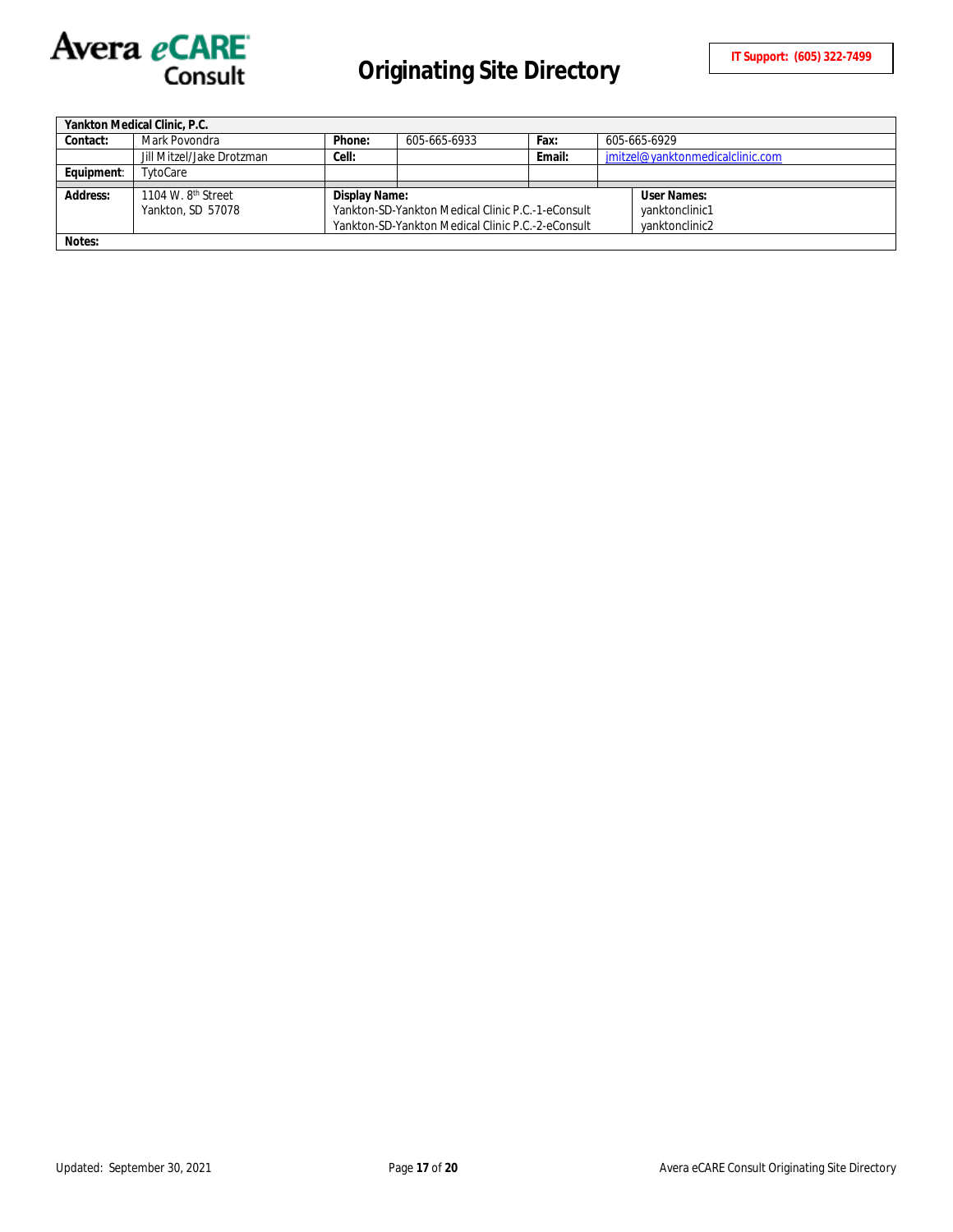

### <span id="page-17-0"></span>**LONG TERM CARE FACILITES:**

|                 | United Living Community - Brookings |              |              |        |                              |
|-----------------|-------------------------------------|--------------|--------------|--------|------------------------------|
| Contact:        | Angela Hudy                         | Phone:       | 605-692-5351 | Fax:   | 605-692-3556                 |
| Equipment:      | TvtoCare                            | Cell:        |              | Email: | ahudv@ulcbrookings.com       |
|                 |                                     |              |              |        |                              |
|                 |                                     |              |              |        |                              |
| <b>Address:</b> | 405 $1st$ Ave.                      | User Name:   |              |        | Patient:                     |
|                 | Brookings, SD 57006                 | brookingsulc |              |        | Avera ULC Brookings Resident |

|          | Edgebrook Care Center – Good Sam - Edgerton |           |                  |           |                                            |
|----------|---------------------------------------------|-----------|------------------|-----------|--------------------------------------------|
| Contact: | Angela Hess                                 | Phone:    | 507-442-7121     | Fax:      | 507-442-3952                               |
|          |                                             | Cell:     |                  | Email:    | Ahess3@good-sam.com                        |
|          |                                             |           |                  |           |                                            |
| Address: | 505 Trosky Road W.                          | Equipment | Mobile/HDX 7000  | Directory | eLTC-Edgerton_Good_Sam_Cart - Ext. 5007806 |
|          | Edgerton, MN 56128                          |           | Steth, Exam Cam; | Name &    |                                            |
|          |                                             |           | TytoCare         | extension |                                            |
| Notes:   |                                             |           |                  |           |                                            |

| Sunset Manor - Irene |                  |             |              |        |                                |
|----------------------|------------------|-------------|--------------|--------|--------------------------------|
| Contact:             | Staci Binde, DON | Phone:      | 605-263-3318 | Fax:   | 605-263-3334                   |
| Equipment:           | TytoCare         | Cell:       |              | Email: | staci.binde@avera.org          |
|                      |                  |             |              |        |                                |
| Address:             | 129 E. Clay St.  | User Name:  |              |        | Patient:                       |
|                      | Irene, SD 57037  | Sunsetmanor |              |        | Sunset Manor Irene SD Resident |
| Notes:               |                  |             |              |        |                                |

|            | Avera Morningside Heights Care Center - Marshall |                     |              |        |                               |
|------------|--------------------------------------------------|---------------------|--------------|--------|-------------------------------|
| Contact:   | Angela Eisfeld, DON                              | Phone:              | 507-537-9393 | Fax:   | 507-537-9144                  |
| Equipment: | TytoCare                                         | Cell:               |              | Email: | Angela.eisfeld@avera.org      |
| Address:   | 300 S. Bruce St.                                 | User Name:          |              |        | Patient:                      |
|            | Marshall, MN 56258                               | Morningsideheights2 |              |        | Morningside Heights Resident2 |
| Notes:     |                                                  |                     |              |        |                               |

|            | Avera Brady Health & Rehab - Mitchell |            |              |        |                                                   |
|------------|---------------------------------------|------------|--------------|--------|---------------------------------------------------|
| Contact:   | Julie Hoffmann, Administrator         | Phone:     | 605-996-7701 | Fax:   | 605-996-5726                                      |
|            | Amy Hanselman, DON                    | Cell:      |              | Email: | Julie.hoffmann@avera.org; amy.hanselman@avera.org |
|            |                                       |            |              |        |                                                   |
| Equipment: | <b>TytoCARE</b>                       |            |              |        |                                                   |
| Address:   | 500 S. Ohlman St.                     | User Name: |              |        | Patient:                                          |
|            | Mitchell, SD 57301                    | averabhr   |              |        | Avera Brady Health and Rehab Resident             |
| Notes:     |                                       |            |              |        |                                                   |

|            | EmpRes – Firesteel Healthcare Center – Mitchell, SD |            |              |        |                                  |
|------------|-----------------------------------------------------|------------|--------------|--------|----------------------------------|
| Contact:   | Lvnn Lee                                            | Phone:     | 605-996-6526 | Fax:   | 605-996-8290                     |
| Equipment: | TvtoCare                                            | Cell:      |              | Email: | Lynn.lee@empres.com              |
|            |                                                     |            |              |        |                                  |
|            |                                                     |            |              |        |                                  |
| Address:   | 1120 East 7th Avenue                                | User Name: |              |        | Patient:                         |
|            | Mitchell, SD 57301                                  | firesteel  |              |        | Firesteel Health Center Resident |

| <b>Avera Maryhouse - Pierre</b> |                    |            |              |        |                          |
|---------------------------------|--------------------|------------|--------------|--------|--------------------------|
| Contact:                        | Rebecca Kelly      | Phone:     | 605-224-3163 | Fax:   | 605-224-3430             |
| Equipment:                      | TytoCare           | Cell:      |              | Email: | Rebecca.kelly@avera.org  |
| <b>Address:</b>                 | 717 E. Dakota Ave. | User Name: |              |        | Patient:                 |
|                                 | Pierre, SD 57501   | maryhouse  |              |        | Avera Maryhouse Resident |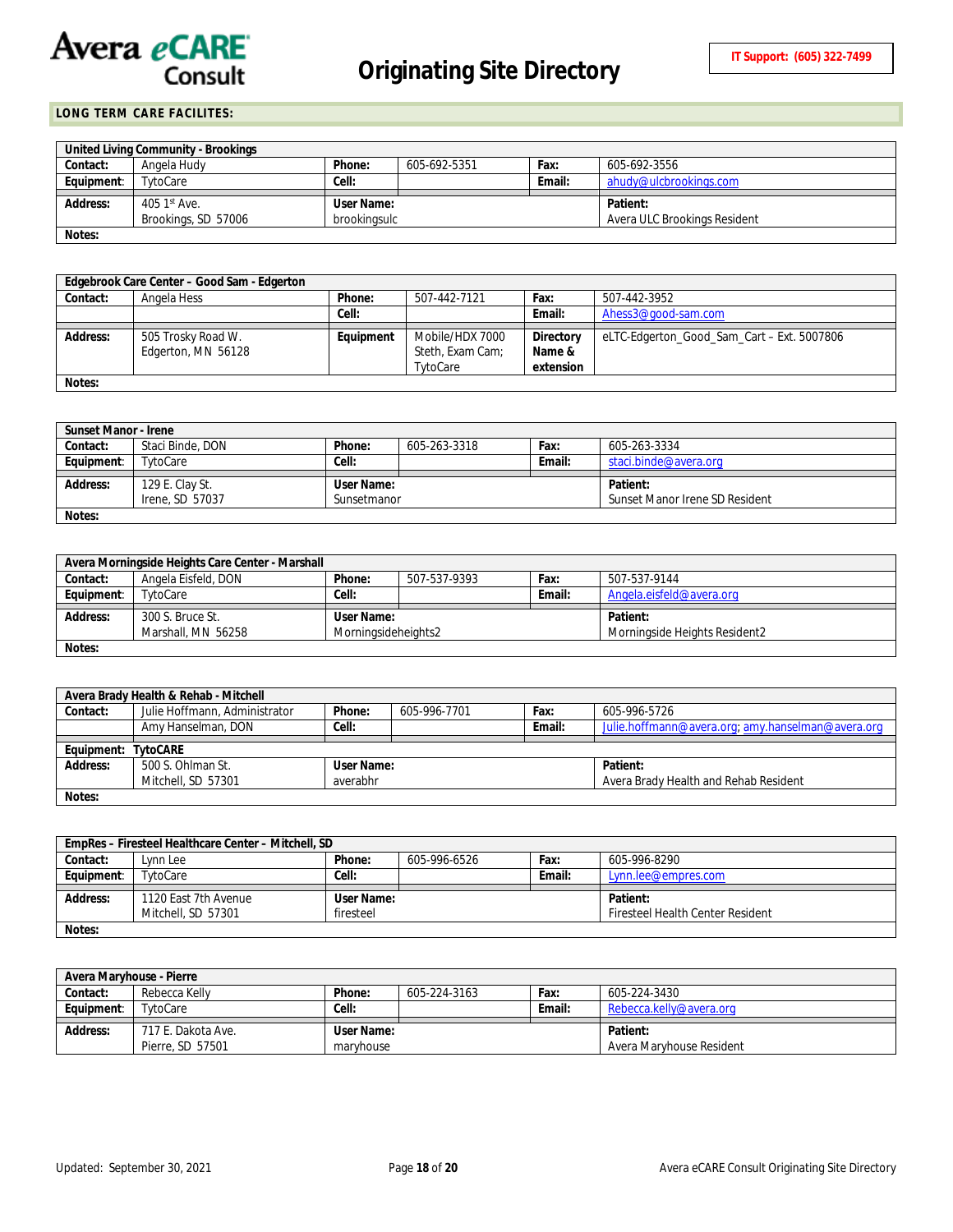

# **Originating Site Directory**

|          | South Dakota Developmental Center - Redfield |           |                 |           |                                        |
|----------|----------------------------------------------|-----------|-----------------|-----------|----------------------------------------|
| Contact: | Jaime Mogen, Administrator                   | Phone:    | 605-472-2400    | Fax:      |                                        |
|          | Devan Hoekman, DON                           | Cell:     |                 | Email:    | Jaime.Mogen@state.sd.us;               |
|          |                                              |           |                 |           | Devan.hoekman@state.sd.us              |
|          |                                              |           |                 |           |                                        |
| Address: | 17267 West 3rd Street                        | Equipment | Mobile/HDX 7000 | Directory | Redfield.SD.SDDC.eLTC - Ext. 605100367 |
|          | Redfield, SD 57469                           |           | Steth, Exam Cam | Name &    |                                        |
|          |                                              |           |                 | extension |                                        |
| Notes:   |                                              |           |                 |           |                                        |

|            | EmpRes Fountain Springs - Rapid City, SD |                 |              |        |                             |
|------------|------------------------------------------|-----------------|--------------|--------|-----------------------------|
| Contact:   | Summer Bowling                           | Phone:          | 605-343-3555 | Fax:   |                             |
| Equipment: | TytoCare                                 | Cell:           |              | Email: | Summer.bowling@empres.com   |
|            |                                          |                 |              |        |                             |
| Address:   | 2000 Wesleyan Blvd.                      | User Names:     |              |        | Patient:                    |
|            | Rapid City, SD 57702                     | empresrapidcity |              |        | Emp Res Rapid City Resident |
| Notes:     |                                          |                 |              |        |                             |

|            | Prince of Peace – Sioux Falls, SD                     |            |              |        |                      |
|------------|-------------------------------------------------------|------------|--------------|--------|----------------------|
| Contact:   | Alice Ronk, DON                                       | Phone:     | 605-322-5600 | Fax:   |                      |
| Equipment: | TytoCare/Polycom                                      | Cell:      |              | Email: | Alice.Ronk@avera.org |
|            |                                                       |            |              |        |                      |
|            |                                                       |            |              |        |                      |
| Address:   | 4500 S Prince of Peace Place<br>Sioux Falls, SD 57103 | User Name: |              |        | Patient:             |

| Avera Sunrise Manor-Tyler, MN |                   |            |              |        |                        |  |  |
|-------------------------------|-------------------|------------|--------------|--------|------------------------|--|--|
| Contact:                      | Sheena Strom, DON | Phone:     | 507-247-5839 | Fax:   |                        |  |  |
| Equipment:                    | TytoCare          | Cell:      |              | Email: | Sheena.Strom@avera.org |  |  |
|                               |                   |            |              |        |                        |  |  |
| Address:                      | 240 Willow Street | User Name: |              |        | Patient:               |  |  |
|                               | Tyler, MN 56178   | averatyler |              |        | Avera Tyler Resident   |  |  |
| Notes:                        |                   |            |              |        |                        |  |  |

| Avera Wakonda Heritage Manor - Wakonda |                        |               |              |        |                              |  |  |
|----------------------------------------|------------------------|---------------|--------------|--------|------------------------------|--|--|
| Contact:                               | Jennifer VanDriel, DON | Phone:        | 605-267-2081 | Fax:   | 605-267-2690                 |  |  |
| Equipment:                             | TytoCare               | Cell:         |              | Email: | Jennifer. Vandriel@avera.org |  |  |
|                                        |                        |               |              |        |                              |  |  |
| Address:                               | 515 Ohio St.           | User Name:    |              |        | Patient:                     |  |  |
|                                        |                        |               |              |        |                              |  |  |
|                                        | Wakonda, SD 57073      | heritagemanor |              |        | Heritage Manor Resident      |  |  |

| Avera Sister James Care Center - Yankton |                   |             |              |        |                 |  |  |
|------------------------------------------|-------------------|-------------|--------------|--------|-----------------|--|--|
| Contact:                                 | Lisa Hamm         | Phone:      | 605-655-1600 | Fax:   | 605-668-8939    |  |  |
| Equipment:                               | TytoCare          | Cell:       |              | Email: | lhamm@avera.org |  |  |
|                                          |                   |             |              |        |                 |  |  |
| <b>Address:</b>                          | 2111 W. 1th St.   | User Names: |              |        | Patient:        |  |  |
|                                          | Yankton, SD 57078 | Averasi1    |              |        | Resident1       |  |  |
|                                          |                   | Resident2   |              |        |                 |  |  |
| <b>Notes</b>                             |                   |             |              |        |                 |  |  |